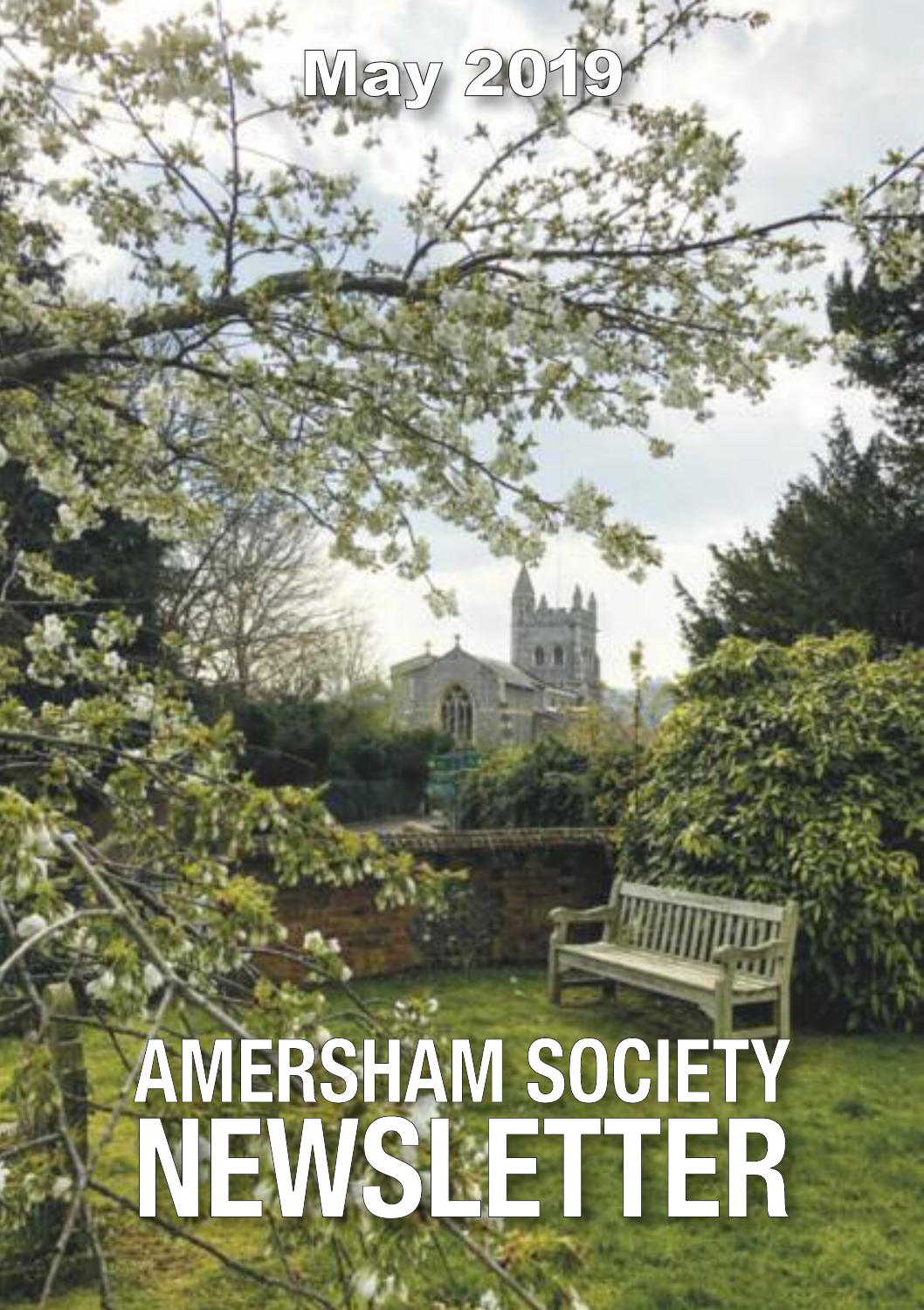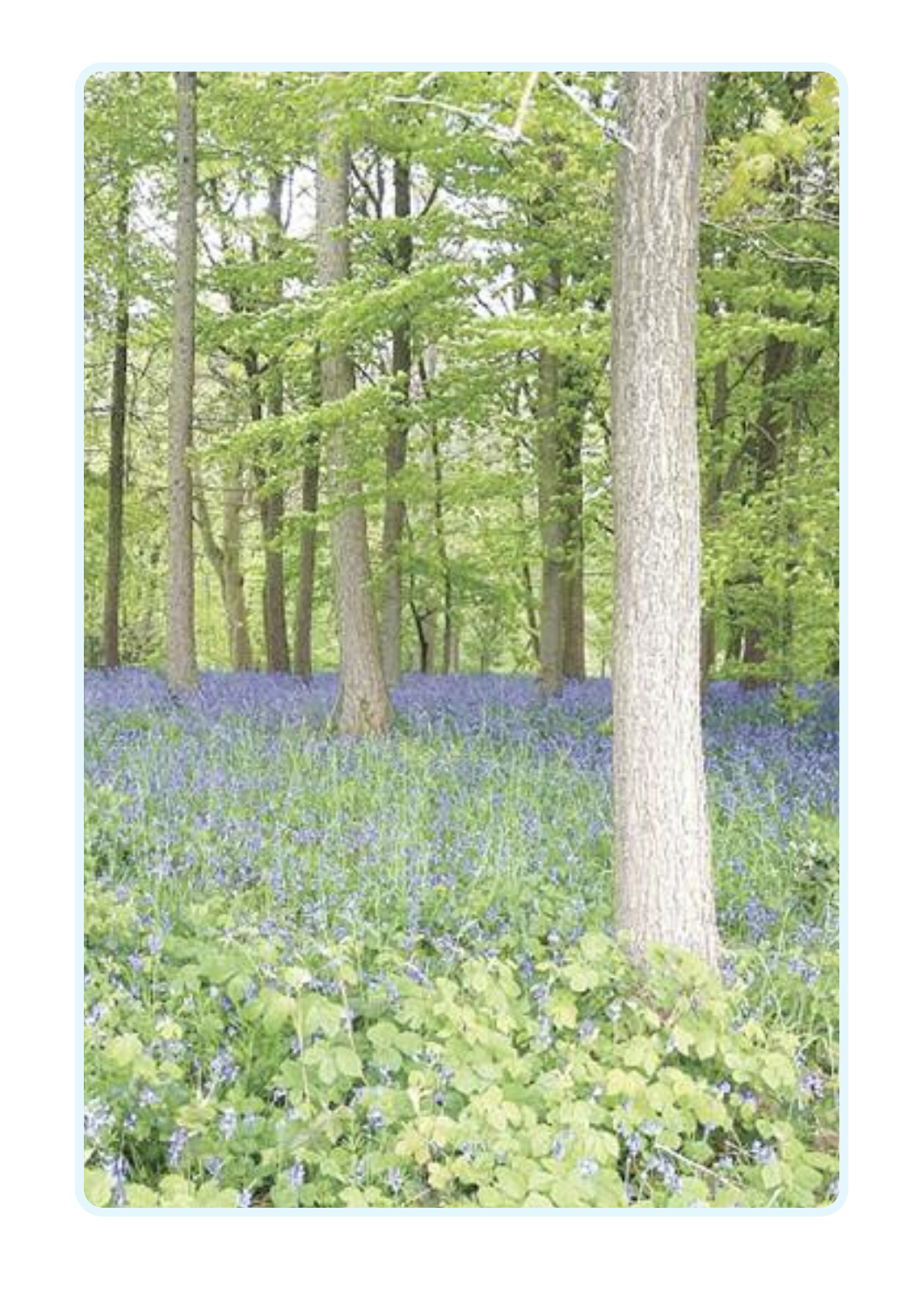#### **CONTENTS**

- 02 **Report from the Chair**
- 05 Obituary **Anthony del Tufo**
- 08 **Cliveden, Power Politics and Scandal** Report on the talk by Historian Peter Hague
- 11 **The Destruction of Shardeloes** Report on the talk by Edward Copisarow
- 14 **My Favourite Paintings** Talk by art lecturer and playwright Joan Greening
- 17 **HS2** Article by George Allison
- 20 **Shardeloes Estate Carpenter** Article by Joan Samwell
- 23 **River Misbourne Survey** Report by Tim Harmer
- 25 **Museum News**
- 29 **Report on E-mail's and Addresses**

Cover and inside cover photograph by Elena Morgan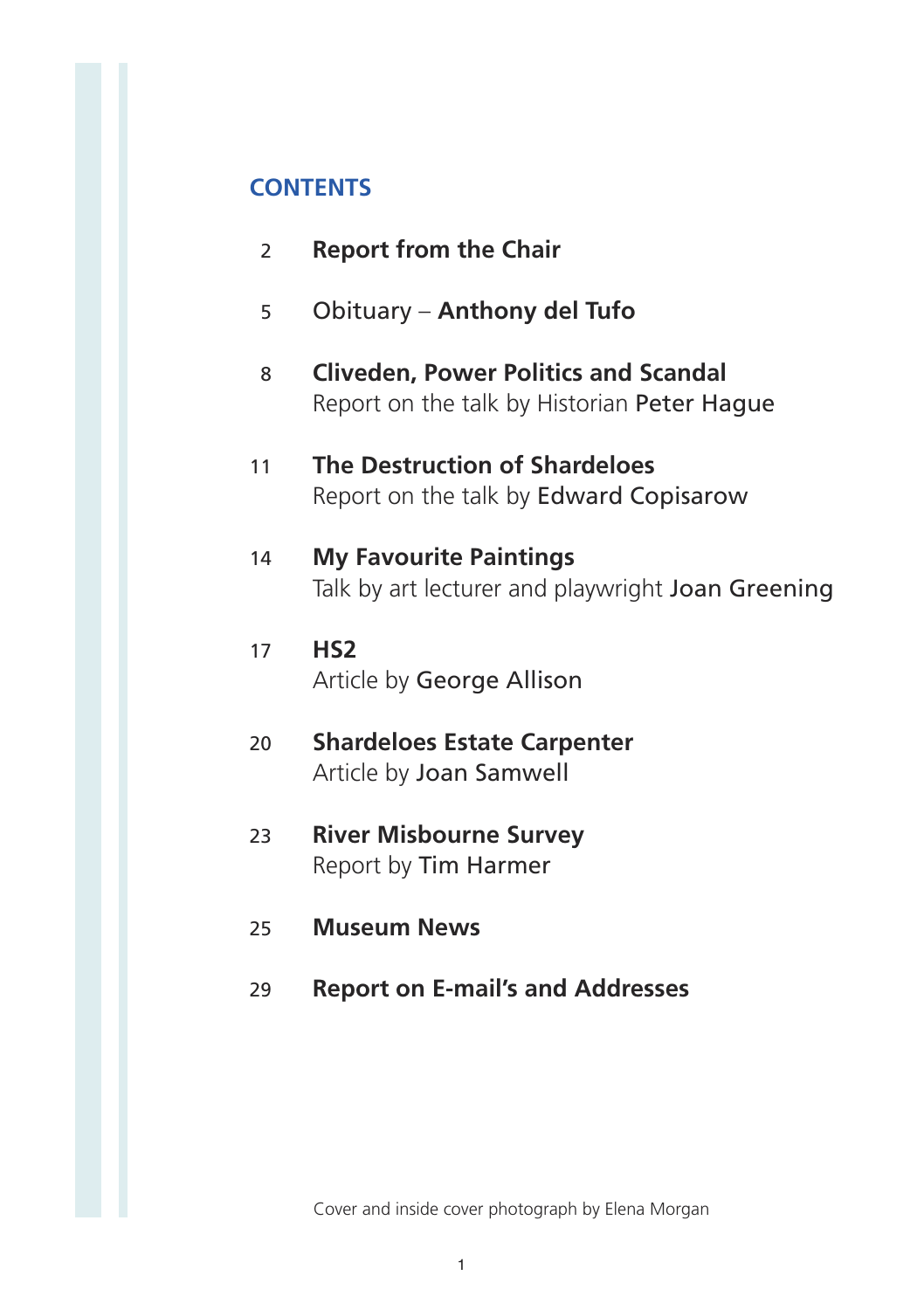### **Report from the Chair**

THIS IS SUCH A WONDERFUL TIME OF YEAR. The explosion of spring all around us reminds me as always how very fortunate we are to live in this beautiful area. We also realise that there is of course great pressure from central government to build more homes and that it is important for us to continue to monitor planning applications and, in line with the Amersham Society aims, to comment and oppose where necessary. As the new McCarthy and Stone building emerges from its scaffolding, it is a striking reminder that however well the local Council presents its opposition to a planning application and however well the Council are supported by local organisations and individuals, the planners often win on appeal. But we shall continue to be vigilant.

 Sadly during the past six months we have lost two distinguished and hard working members of the Amersham Society, Sir John Johnson in October last year whose obituary appeared in our January Newsletter, and Anthony del Tufo in January, whose obituary is on page 5 of this Newsletter. Both these members were outstanding public servants, who in their various ways and with great vision contributed so much to the well being of local residents either through the Amersham Society and the Museum, also more widely through work with the Countryside Commission, the Chiltern Society and the Chiltern Conservation Board. I wonder whether we shall see such dedicated and selfless volunteers in the future?

 Six months ago at the Annual General Meeting Amersham Society members elected a new committee. I think that those of us elected believed it was well worth the effort of supporting and continuing to work with the Amersham Society if we possibly could. It was a great advantage that the five members of the new committee had already worked together for several years and were familiar with the history,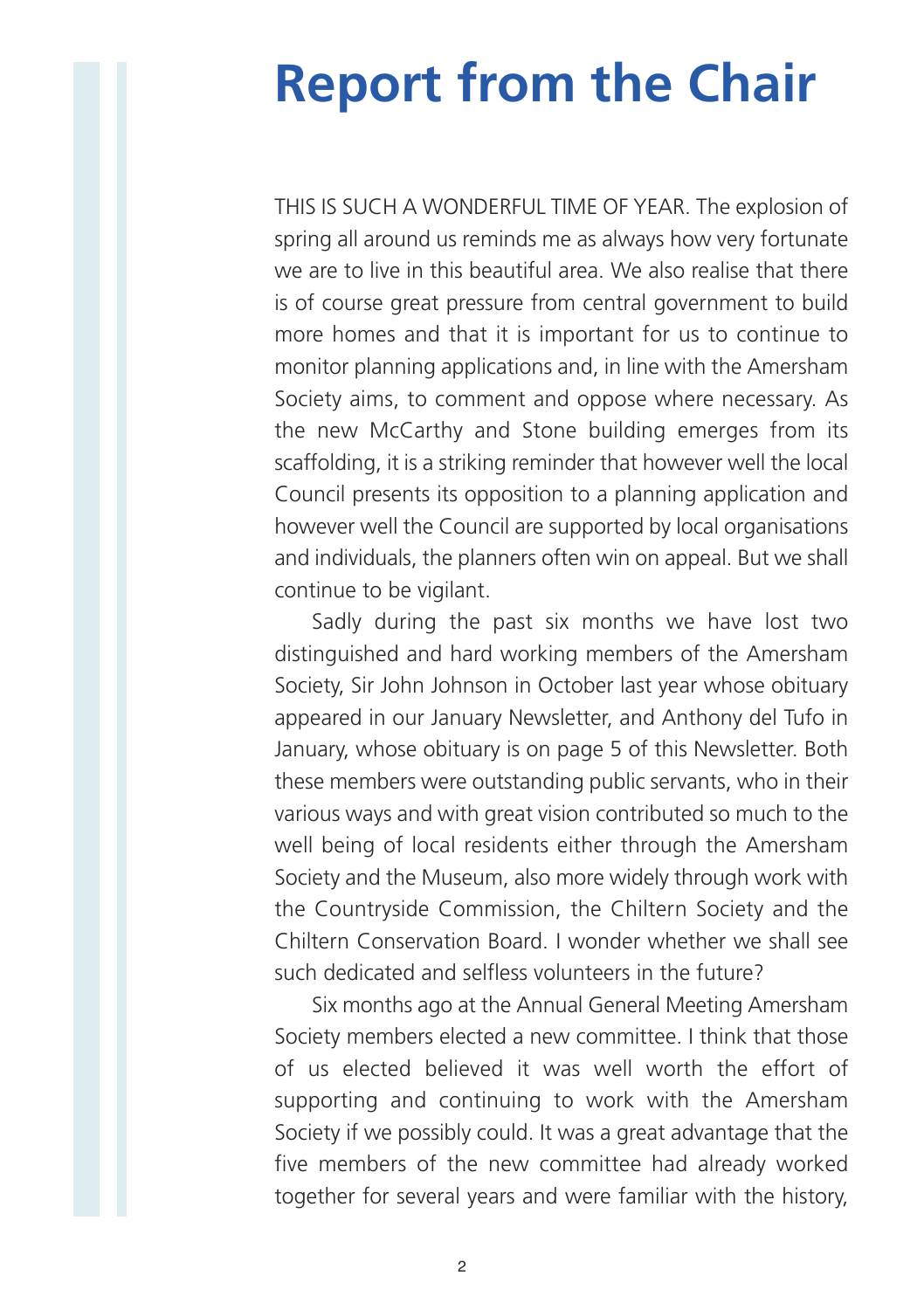aims and activities of the Society. I am really grateful for all the support that the committee members have given me and to see how well the team is working together.

 We were also very pleased to welcome Elena Morgan to the committee in January as our Website Manager. Lena is a local resident with many years experience as a web developer. Lena has wasted no time in updating our website and making it more user friendly, grouping the information clearly and adding new information that will be of interest to our members and the wider community. Many of us do not auto-matically go to a website unless we are looking for specific information, and sometimes not even then. Please do log on to: www.amershamsoiety.org and see it for yourselves.

 Over the past year and a half our Membership Secretary, Peter Borrows, has carried out a very thorough and efficient review and update of our membership records. There are at present just under four hundred members. The majority of members now pay their subscriptions by standing order or GoCardless. One problem we have often had is that, whenever the membership fee has been changed, some people forget to alter their membership payment authorisations, and it often takes some time and several

reminders for them to adjust their payments to the correct subscription amount. The annual subscription remains at £17 double and £11.50 single.

 As the Committee is still relatively small we have been careful not to take on new commitments that we may not have the time to fulfil. It has, however, been reassuring that several members of the Society who are not on the committee have agreed to help with some activities. Tim and Lesley Harmer continue to survey the River Misbourne regularly and prepare a report for the Newsletter. Annie Hamilton Pike has agreed to continue to liaise with Amersham Town Council on the maintenance of the Market Hall. And we were also pleased that George Allison agreed to write an article about the current situation with HS2, consulting colleagues from HS2 Amersham Action Alliance as he did so. We are indebted to Jim Conboy for his advice on the present activities of HS2 Ltd. And Joan Samwell has carefully researched and written about the work of the eighteenth century Estate Carpenter Henry Woodbridge.

 We have had some interesting speakers and talks this year and the turnout of members has been good. We try to have a variety of topics with speakers, whom members have recommended or who have proved so popular in the past that we have invited them to pay us a return visit. If you have a

3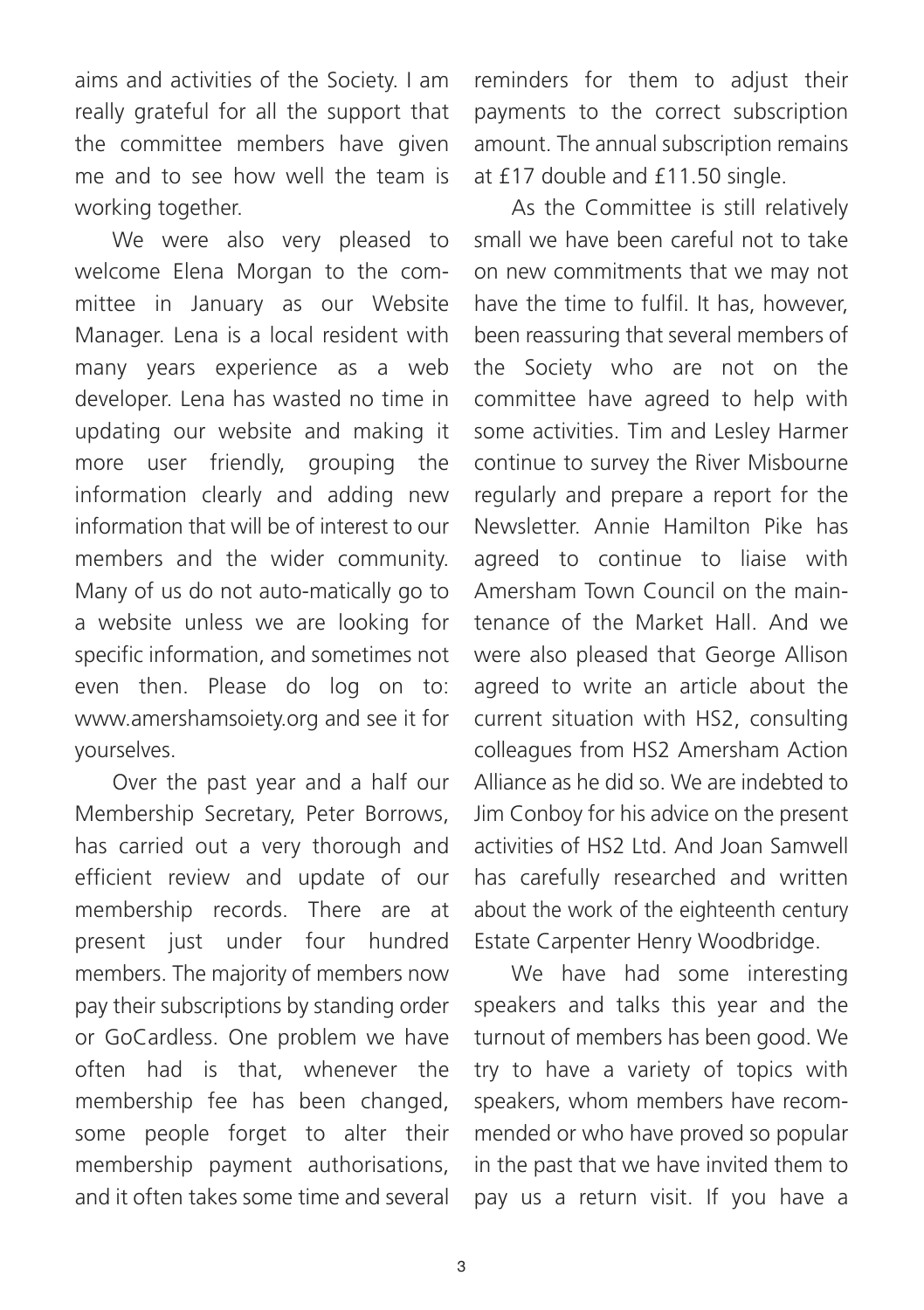speaker to recommend, we are always happy to consider this. Attendance at the talks has been good with between 45 – 55 people at each talk. Members enjoy the pleasant and easily accessible surroundings of the Kings Chapel and meeting other members over coffee or tea and the ever popular Kings Arms' freshly baked biscuits. They also enjoy the different talks.

 There are still a few places left on the outing on Thursday, 13th June to St Mary's Church in Fairford and the National Trust property at Buscot Park. It will be a good visit to a beautiful part of the country. If you would like to join us the application form is in the January Newsletter or on the website, or contact Dorothy Symes (01494 434858 or symes196@btinternet.com).

 We are planning to hold another recruitment party in July. We shall let members have details of the date and place by e-alert. It will be along the lines of last year's successful summer drinks party. Members were invited to come provided that they brought one or two friends or neighbours, who were not yet members of the Amersham Society and who might be interested in joining.

 Finally although the current committee is keeping the Amersham Society functioning well, there are still vacancies and other things that we might do, or do better. We see requests from many local organisations looking for volunteers and

obviously there is only a limited pool of residents who are interested in taking on extra responsibilities. It would, however, be particularly helpful if there were a scribe out there, who would be interested in editing the Newsletter. I have very much enjoyed editing the Newsletter but it would be right to appoint a new editor by the end of this year. Our next Newsletter is due out in September so if anyone is interested we could do it together!

 I know that some of you have already done many years service or are already working on our committee or on other local committees. But we live in hope that there are other members or new residents, who support our aims, enjoy the events and would like to join the committee. Do speak to me or one of the other committee members if you are interested. The work does not have to be onerous, we are at present keeping the paperwork to a minimum and it is a friendly group. Also it would be much better to have a managed approach, gradually building up a slightly larger committee, the members of which have time to settle in and consult their predecessors.

 Now as summer is close, all that is left for is me is to wish you all a very happy and relaxing time either staying in our lovely town, coming on the outing on 13th June or travelling further afield to other interesting and beautiful areas.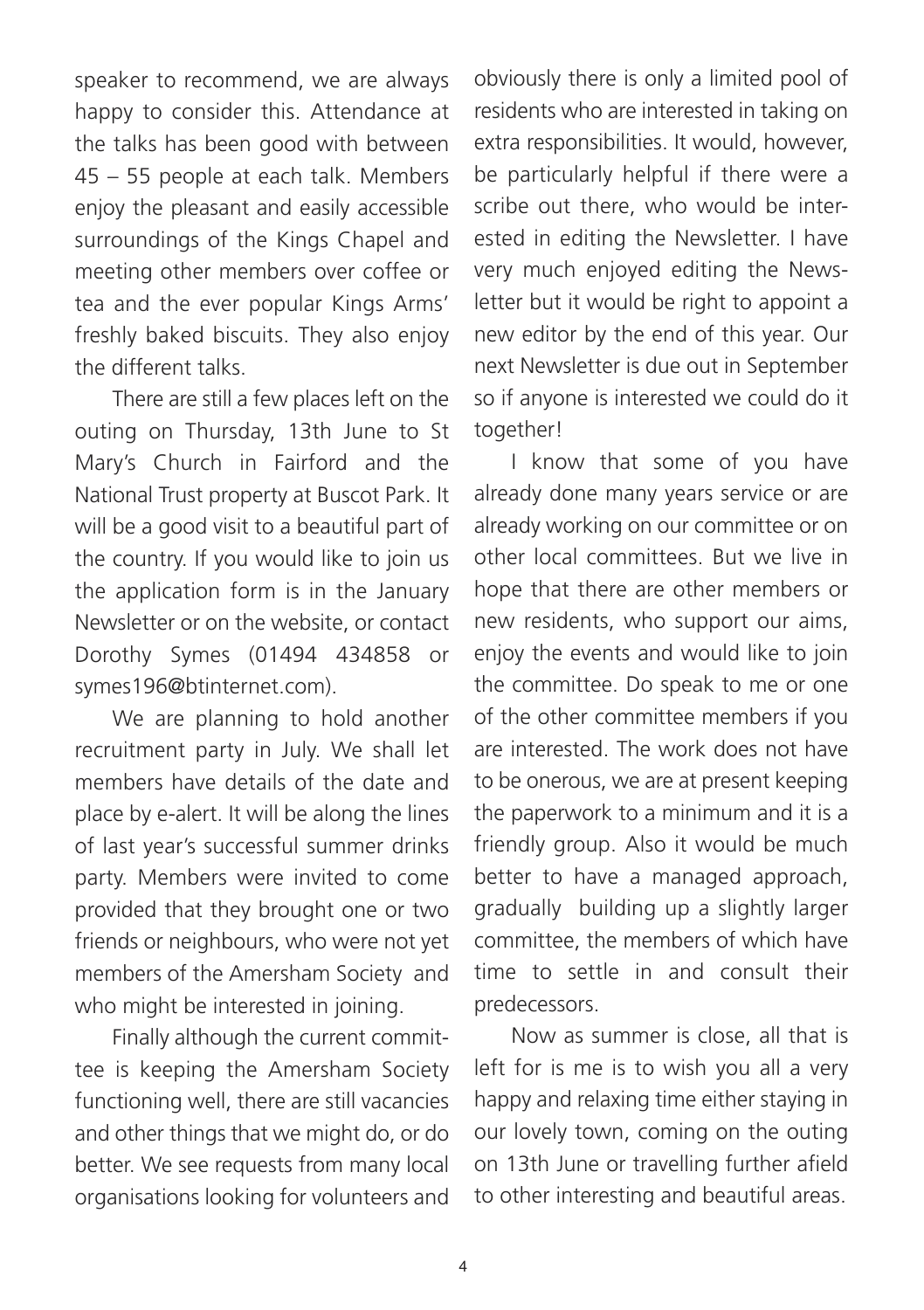### **Anthony del Tufo** 1939 – 2019

Anthony cared deeply about Amersham, the town he had decided to settle in with his family; he was interested in the history of this place and its people. In 1974 he joined the Amersham Society, our local civic society and became an many people none more so than Anthony. He was involved in the project from its inception and was still actively involved until recently when he became too poorly. I would like to share with you just how much he did for the Museum.

active committee member. A couple of years later he became Vice-Chairman, working closely with Eric Corns, the organisation's passionate chairman. By the late 1970s he was the convenor of the planning group, scrutinising planning applications in the old town, writing clear and succinct reports to the

Council. He didn't think Amersham should be preserved in aspic but wanted to make sure the character and nature of the town was retained. During this time the Society had began to amass a collection of objects and stories about the town's local history. Like many other civic and historical groups there was an aspiration to find a permanent home to house this collection and create a museum. Very few groups manage to achieve this. Eric, Anthony and their committee did.

 The creation and ongoing success of Amersham Museum is the result of hard work, dedication and enthusiasm of



The importance of 49 High Street, a medieval hall house in the old town, was already known to the committee. Following the death of its longstanding occupant Mr Toovey, it eventually became possible to purchase the building in 1985. This was no mean feat for the Amersham Society; a Trust was

established – which still exists today – and the Society had to fundraise £65,000 to purchase the building and then raise around double that sum to restore it. An appeal committee was established, comprising Eric, Anthony, Brian Fuller, Chris Parrott and Philip Plumbly. Eric's vision and Anthony's business acumen and financial background was essential to the success of the project, which – after much hard work - raised the funds required. An incredible achievement. The restoration project was equally challenging; the building required significant repairs, which were undertaken by contractors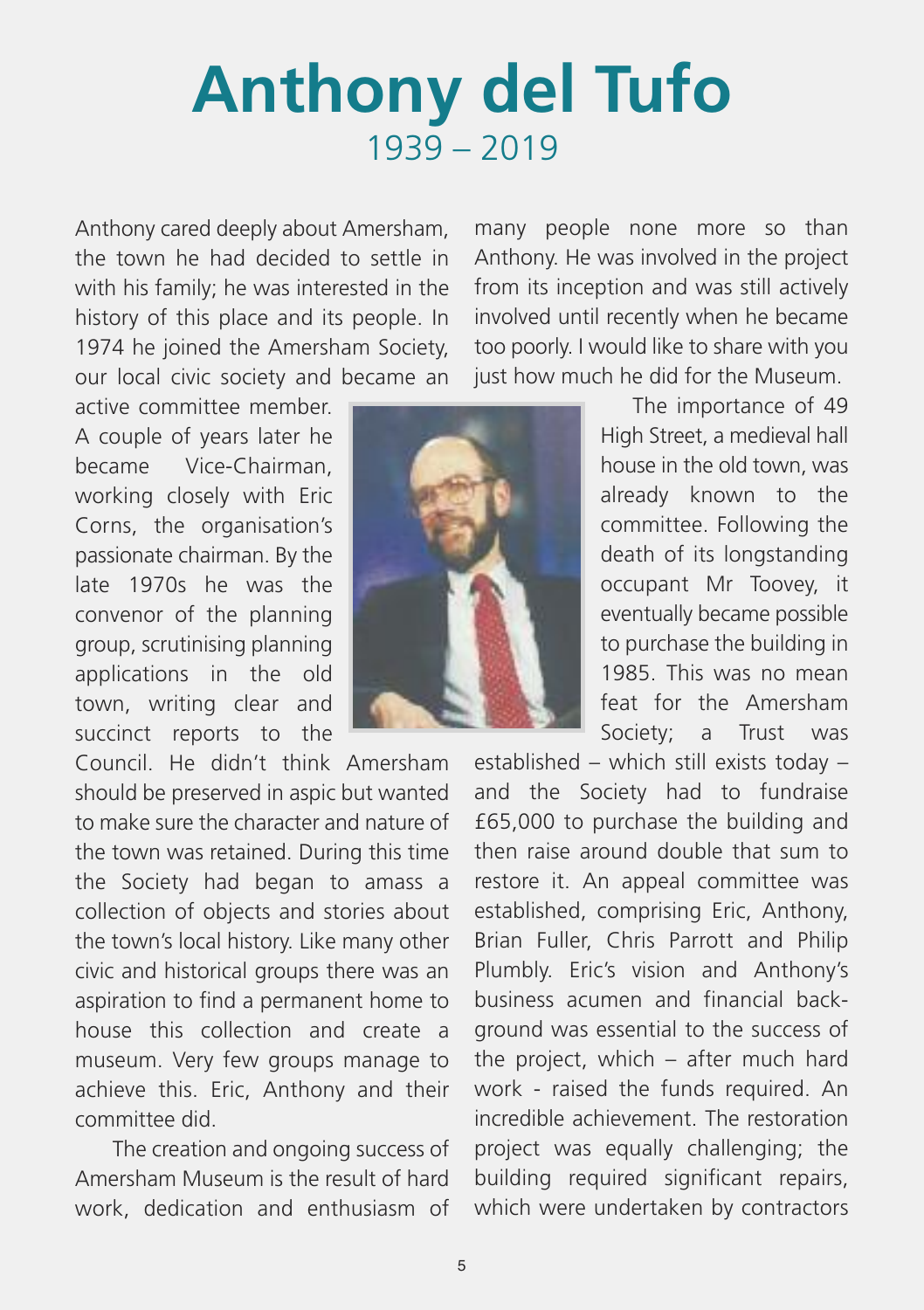and volunteers alike, notably Jim Olney and Brian Fuller. Finally, in 1991 Amersham Museum opened to visitors. It was completely volunteer run, with Monica Mullins as honorary curator and, as is still the case today, is an independent museum, with no regular financial support from local or national government. Thousands of people visited the museum in its first year and thereafter and the committee's success was recognised with a national award of 'best museum on a shoestring'.

 In 2001 the museum formally separated from the Amersham Society. Anthony stood down as Vice Chairman of the Amersham Society and became the museum's first chairman. As chair he had a calm, careful intelligent approach that his committee greatly respected. He was also a visionary – just as he'd shared Eric's vision to create the museum, he had great ideas about how to continue to involve people in their local story. He envisaged and went on to produce three editions of the Amersham martyrs community play, which involved hundreds of people in promenade theatre performances in this building.

 A fundraiser will tell you that people give to people, not to organisations. In 2002 the museum was the recipient of a substantial legacy from local resident Tony Woodcock. Tony must have believed not simply in the museum but in Anthony's leadership and stewardship of the museum to make that choice, to be assured of how his legacy would be used to benefit the town. Anthony first

took on the role of executor and then managed the receipt and investment of the gift with sound judgement, careful consideration and efficient planning. For the first time the museum could employ a member of staff and move the museum on to a more professional footing. It was also as a result of that gift that we were able to purchase 51 High Street in 2013 and complete a capital project to expand the museum in 2017.

 I was fortunate enough to become Curator of the museum nearly seven years ago. Anthony's immense kindness and generosity of spirit was evident in his very first communication to me; in inviting me for an interview he noted that he lived around the corner and suggested that he could give me a lift down to the museum so that he could interview me when we got there! When I started Anthony already decided to retire as chair and noted to Gary, the museum's new chair, that his role involved being the odd job man as much as inspiring leadership and providing effective governance of the museum. No job was ever too big or too small for Anthony. I'm pleased to say that Gary took that on board and still comes, screwdriver in hand, when called upon.

 Indeed, retiring as chair didn't mean retiring from the museum for Anthony. He was one of most dedicated, hard working and efficient people I have ever come across. Yet, one of the most wonderful things about Anthony was how he managed to be so effective whilst always being so calm and kind. In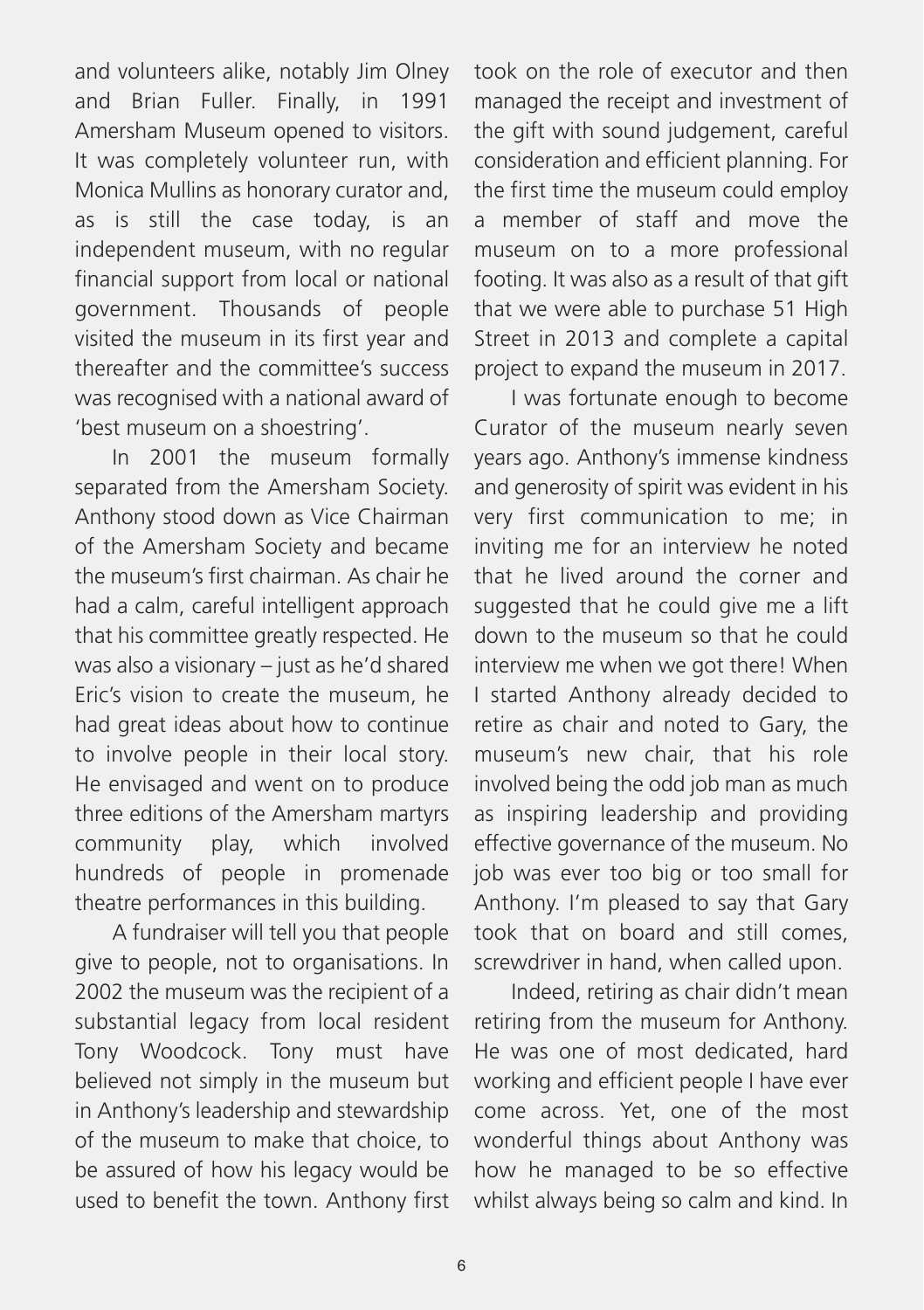the last few years Anthony welcomed people to the museum and was always keen to help them in any way he could. He was brilliant with visitors – he was such a clever man with a vast knowledge but never made you feel stupid for knowing less than him. He continued to lead guided walks – peppering them with funny stories – which reflected his wonderful sense of humour. Yet he was also intuitive and sensitive and able to know how long to talk and when to move on. He took a keen interest in the collection too, particularly the large number of glass plate photographs by George Ward; it was his idea to match ward's images with all the local buildings, presenting copies to local residents and retailers to display in their windows.

 Perhaps his greatest achievement of this period was the creation of the Amersham history section of the Museum website. What started with a simple discussion about presenting the history of the High Street resulted in the creation of a web site numbering over 300 pages of content that shares the history of Amersham; Anthony gathered years of research conducted by museum volunteers, organised it and published it in easy to understand sections. People can search for their street and sometimes their home and find out about its history. Anthony liked to call it a giant scrapbook. The results have been astonishing; hundreds of thousands of people have viewed our online scrapbook and we have been contacted by people from all

over the world. Some amazing donations and links have been made as a result of Anthony's work – we've connected people with their family stories and received some incredible ones in return. Perhaps the best example of this are the Shardeloes babies, the 5,200 people born there when it was requisitioned as a maternity hospital between 1939 and 1948. Through the site Anthony had gathered the names and stories of several hundred babies and helped arrange special visits to Shardeloes on several occasions over the last couple of years. There have been many lovely tributes sent to the museum about Anthony in the last couple of weeks, including many from these Babies who felt that he had done so much to help them connect with their heritage.

 Anthony was immensely proud of the museum but he didn't consider that it belonged to him. He believed it belonged to us, the people in his local community. His efforts and his ability to enthuse others have created a special place where thousands of people have had enjoyable and meaningful experiences as visitors and volunteers. It's a place for making connections and friends. The ongoing success of Amersham Museum is a fitting legacy for such a wonderful man. He helped preserve and share our history and his contribution now forms part of our town's story that we shall never forget.

#### *Emily Toettcher*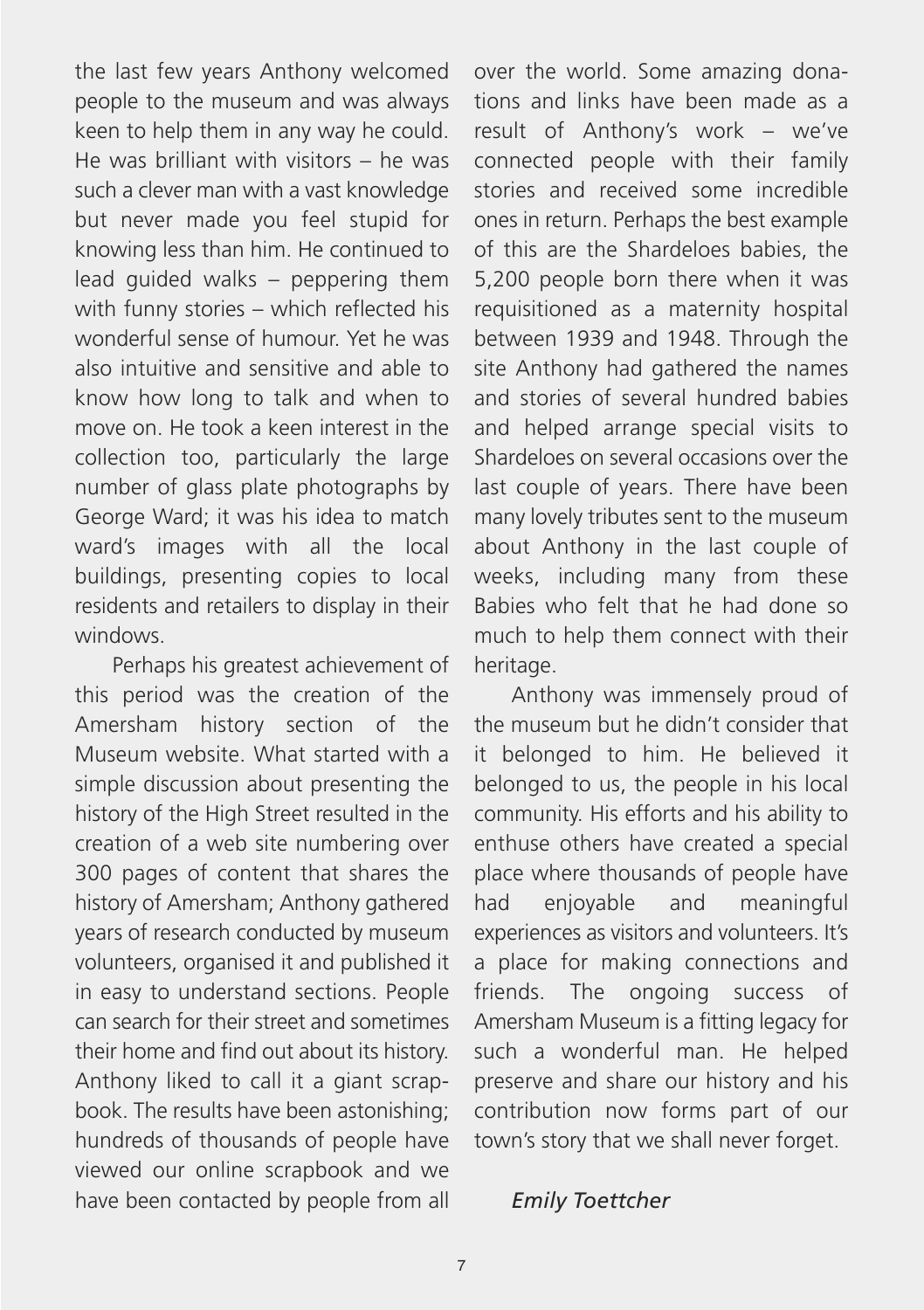

On 27th February historian Peter<br>Hague spoke to a packed<br>audience at the King's Chapel Hague spoke to a packed audience at the King's Chapel about this National Trust property which has been at the centre of power for three and a half centuries – and not far from scandal for most of that time. The house is now leased out as a hotel – but as Harold Macmillan said, *"It always was".*

 The house was built as a hunting lodge to entertain his friends and his mistress *(the Countess of Shrewsbury)* by George Villiers, 2nd Duke of Buckingham. He had been brought up in the court of Charles I and was imprisoned in the Tower of London on four occasions, once for fighting in the House of Lords. The Earl of Shrewsbury fought a duel with Villiers and died from his injuries. George's wife tolerated his indiscretions but apparently became quite good friends with the mistress after his death.

 The 1st Earl of Orkney then acquired Cliveden, living there with his wife Elizabeth Villiers (granddaughter of George Villiers' brother). She was the mistress of William of Orange. William's wife Mary tolerated the affair until on her death bed, when she told him stop, which he seems to have agreed to do.

 In the 18th century, the house was leased to Frederick, Prince of Wales. He was the estranged son of George II and Queen Caroline and set up an alternative court at Cliveden. The first public performance of Rule Britannia! took place in the grounds. When he died, at Cliveden, at the age of 44, his wife Augusta went to her father-in-law and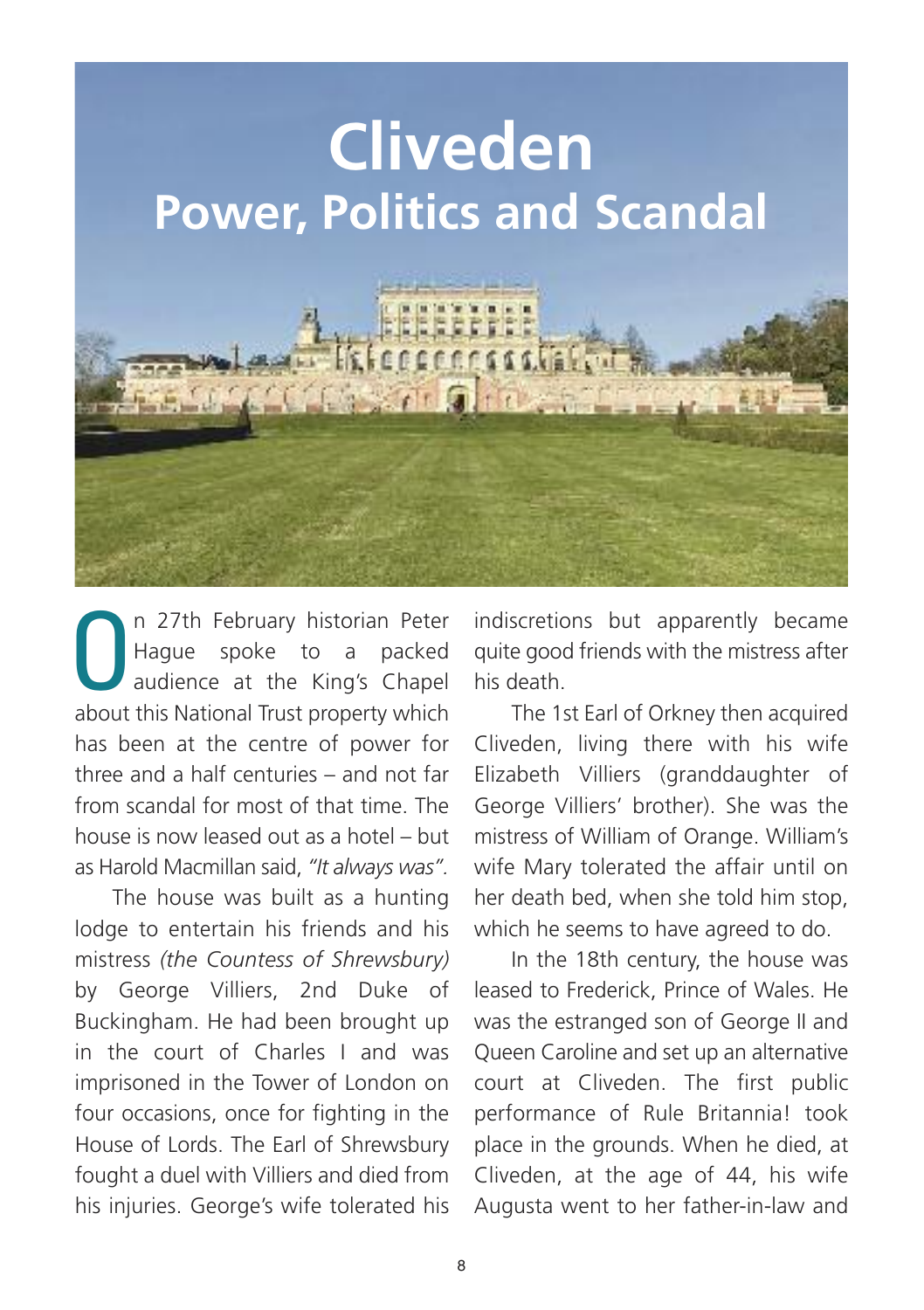persuaded him to make their eldest son, George, heir to the throne rather than the king's 2nd son William, Duke of Cumberland. He later became George III.

 Augusta became very interested in horticulture and was influential in the creation of Kew Gardens. However, she gave up the lease on Cliveden which was

then occupied by several successive Countesses of Orkney. Two devastating fires destroyed much of the house in 1795 and in 1849. Queen Victoria saw the smoke from the second fire from Windsor Castle and sent her fire engines to help fight it. It was rebuilt by Charles Barry, architect of the Houses of Parliament.

 After re-building, the Duke of Sutherland lived there and then it was sold to the immensely wealthy Duke of

Nancy and Waldorf Astor on the terrace with their dogs

9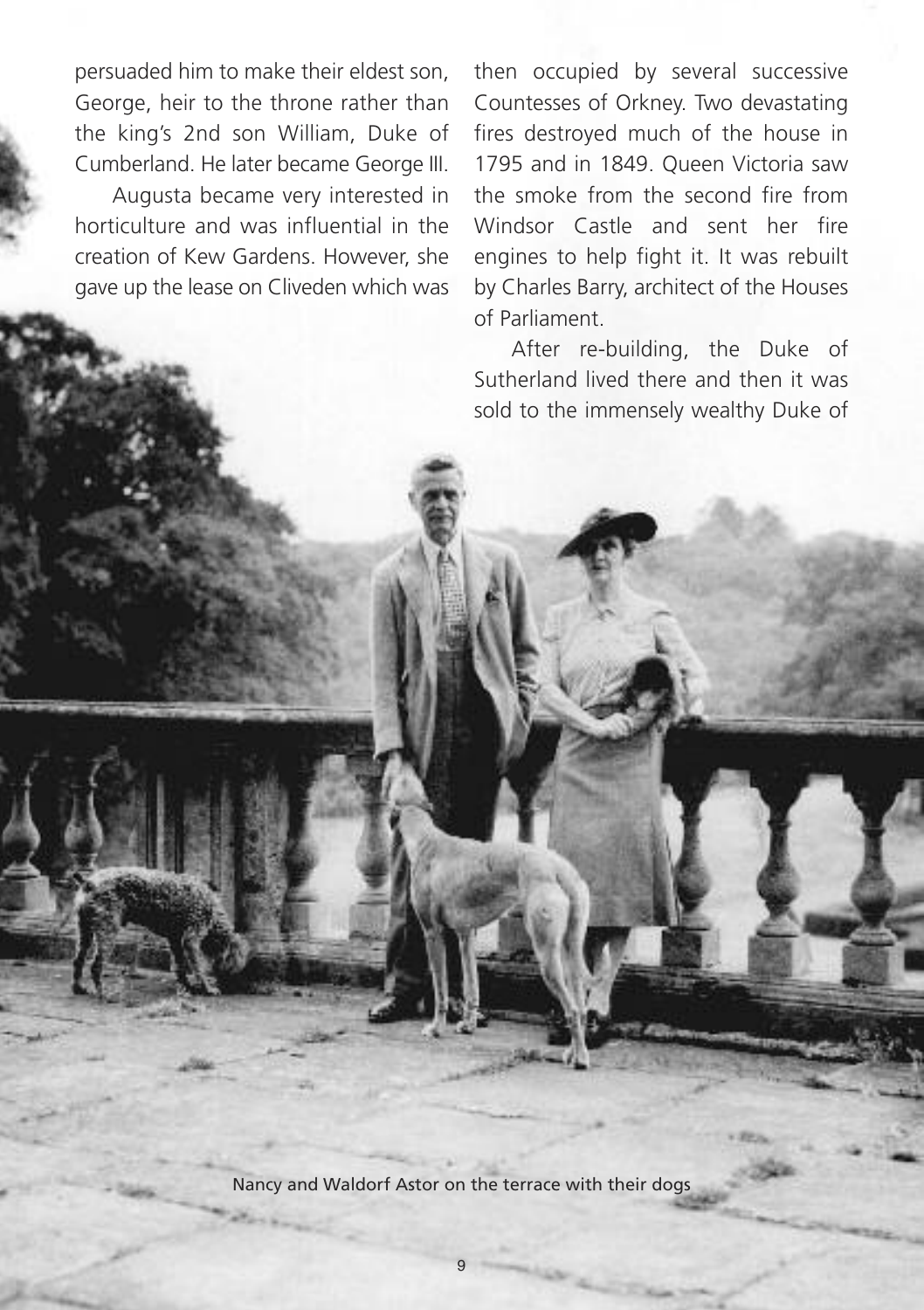Westminster. The re-built house was extensively altered at this time, but it was sold again in 1893 to William Waldorf Astor, later 1st Viscount Astor who made further changes. Dating from the 1st Earl of Orkney is a rather unassuming building over-looking the cliffs which was built as a tea room in case those strolling in the grounds should feel thirsty (how very National Trust!) but the

1st Viscount converted it into a grand chapel, to be his lasting resting place and that of his family.

 When William Waldorf's son, also Waldorf, married Nancy Langhorne in 1906, his father gave the son Cliveden as a wedding present. At the same time he gave Nancy a 55 carat diamond, now in

the Louvre. Nancy had been born in Virginia, the 8th of 11 children, and had married Robert Shaw but they divorced after a few years and she moved to England.

 Nancy encouraged her husband to take an active role in politics and he became MP for Plymouth. However, when his father died, Waldorf had to take his place in the House of Lords and Nancy stood for election in his old seat, entering the House of Commons in 1919, the first woman to do so. She was quite a pioneer, supporting women's rights, prison reform and raising the drinking age from 14 to 18 (she, herself, was teetotal). Cliveden was renowned for its house parties. Guests included Franklin Delano Roosevelt, George Bernard Shaw, Rudyard Kipling, Charlie Chaplin, Lawrence of Arabia, Mahatma Gandhi

 Nancy used to swim in the Thames but when the 3rd Viscount's horse won the Oaks, the prize money was used to build a heated pool. Stephen Ward, an osteopath with a practice near Harley Street, had use of Spring Cottage, and the pool, on the Cliveden estate. In



1961, Ward and some of his guests, including topless dancer Christine Keeler, went for a swim where their party met guests of the 3rd Viscount, including John Profumo, Secretary of State for War. They started an affair, often using Ward's flat in Wimpole Mews, but Keeler had had a brief affair with Yevgeny Ivanov, a Soviet military attaché, thus creating a security risk. Profumo initially denied the affair in the House of Commons but later had to admit it and resigned. Ward was charged with living off immoral earnings, which was unlikely as his work was bringing in £90 000 per year. He was being set up as a scapegoat and took his own life.

 As the Cliveden hotel's motto says *Nothing Ordinary Ever Happened here …*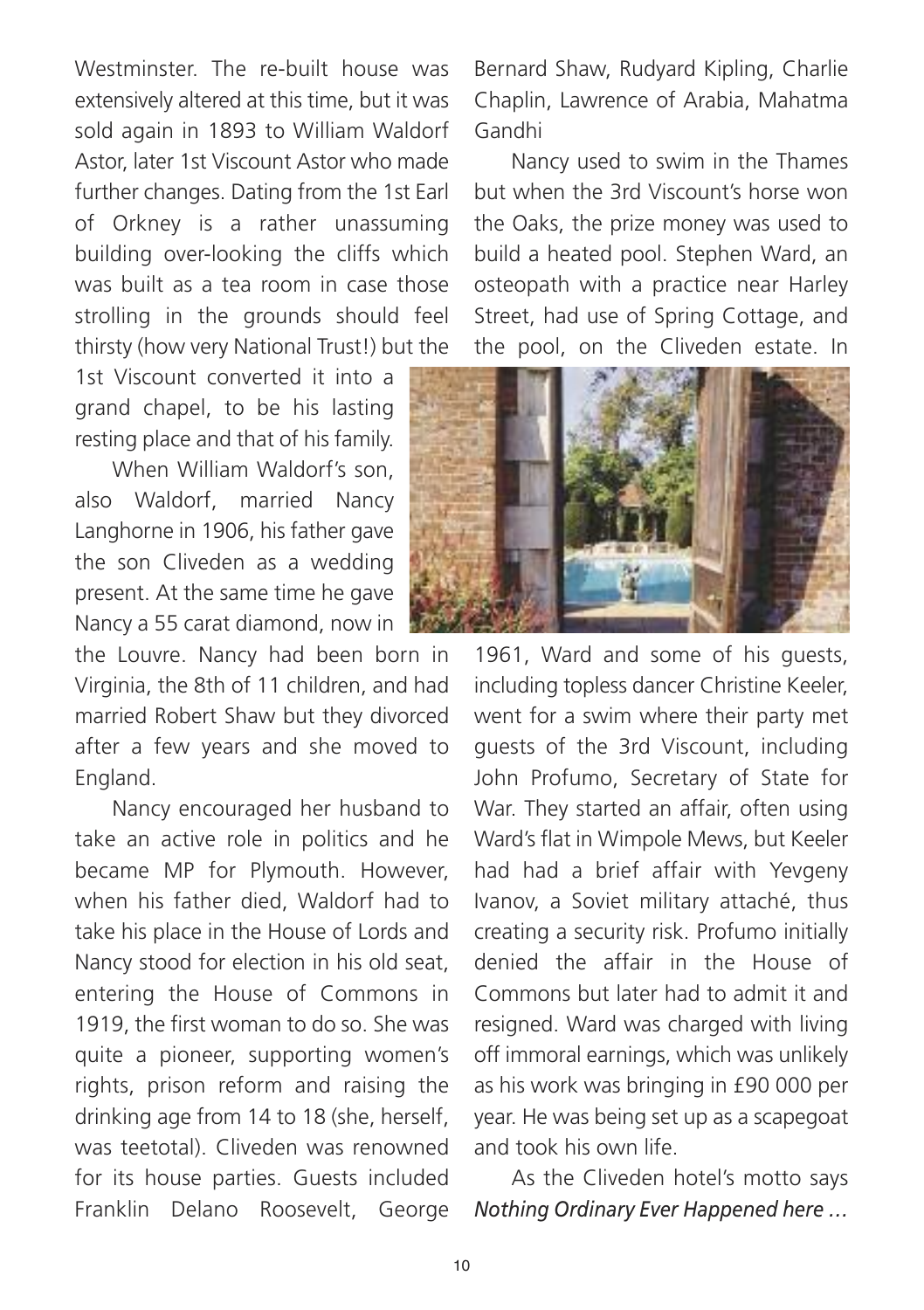# **The Destruction of Shardeloes**

When the Events Team arrange the Amersham Society programme of talks, we realise that attendance at the January talk in particular is, in part at least, always dependant on the weather. And this year we could relax. On a rather miserable and cold evening we were delighted to welcome to the Kings Arms a large number of members and visitors, interested to learn from an expert about another chapter in the history of our local manor house.

The Amersham Society Talk on 30th<br>January, given by Edward Copisarow,<br>was provocatively entitled "The January, given by Edward Copisarow, provocatively entitled *destruction of Shardeloes"*.

 In 1950s England, one stately home was demolished each week. Plans to pull down Shardeloes, the iconic home of the Lords of the Manor of Amersham, were at an advanced stage when the Amersham Society was formed to campaign for it to be saved. As everyone present at the Kings Chapel on a frosty evening in 2019 knew, the wrecking ball had never made it to Shardeloes but the talk opened by re-living the arguments on both sides, Peter Borrows assisting with a most Churchillian performance of a speech given in 1956 by the Chairman of Amersham Rural District Council; forcefully advocating the demolition of the building. And so the story was told, with words from the Minute book of the Amersham Society and with images of old press cuttings recently presented to Amersham Museum, of the success of the Society's first campaign and of how Robert Adam's first country house commission became the first such house to be saved by being turned into flats.

 The binary distinction between demolition and being saved was then considered as a spectrum of degrees of destruction. The title of the talk and the structure of the rest of the presentation were borrowed from "*Destruction of the Country House"* the ground-breaking 1975 exhibition at the Victoria and Albert Museum. The exhibition had charted not only the demolition of hundreds of building but also the loss of the workplaces, the picture collections, the furniture, the libraries, the parks and the gardens. From the outside we saw images of working stables, the meet of the Old Berkeley Hunt and the exercising of the racing ponies. The tour of the five state rooms inside, illustrated with 18th century drawings by Robert Adam for the plasterwork and woodwork, photographs from the 1870s to 1938 giving the impression of the furnishings, the picture hang and the other contents of the house when still a family home contrasted with those from the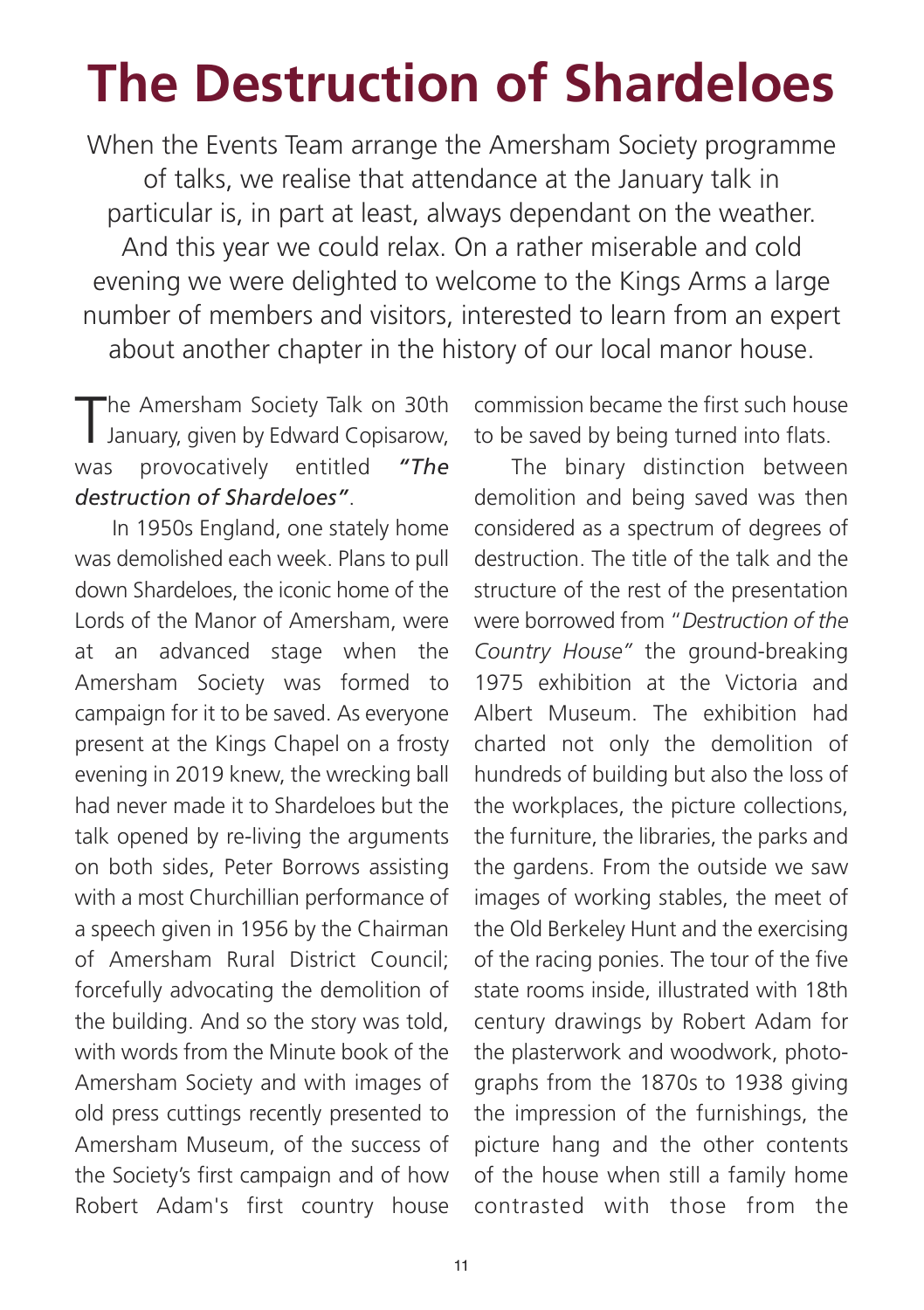National Monument Record in 1956 when the building was under sentence of demolition and more cheerful images of the restored rooms and of some of the dispersed contents Edward had been able to track down.

 Shardeloes was one of the more important commissions for the firm of John Linnell, the leading London furniture maker of the 1760s: we saw his costly *"coopers"*- the dining room urns most recently sold in 2002, the original design for the hall chairs, the drawing room sofas (since 1947 at Clarence House) and the pier tables and glasses sold to the Reijksmuseum in Amsterdam in 1957.



*The Shardeloes Armada Portrait*

 The paintings included a variety of portraits, seascapes and landscapes and the famous Armada Portrait of Elizabeth I, 350 years at Shardeloes but recently saved for the nation and now on display at the National Maritime Museum.

 The busts of modern worthies in the Hall by John Cheere c1770 after Michael Rysbrack (now at Birmingham Museum) were put to the audience as a quiz, who managed to identify most of them :



*The library photographed c 1870*

John Milton, Inigo Jones, Alexander Pope, John Locke, Sir Isaac Newton and William Shakespeare. In the library, the most valuable books had been sold to pay death duties in the 1920s, many of these had appeared in the catalogue of the library of the old house compiled in 1728 and some could even be traced back to the collection of the Elizabethan bibliophile, Humphrey Dyson. Many of these items are now in the Huntingdon Library in California but one volume, an early Shakespeare folio with the bookplate of Montagu Garrard Drake, had recently been sold again at an auction of just four lots in London – the first four editions of the works of Shakespeare.

 The majority of the books had remained in the Library throughout the second world war and, despite a campaign for them to form the basis of a special collection at the County Library, they left the house without trace in 1957.

 Returning to the exterior, we saw how the 18th Century 'pleasure grounds' had given way to a Victorian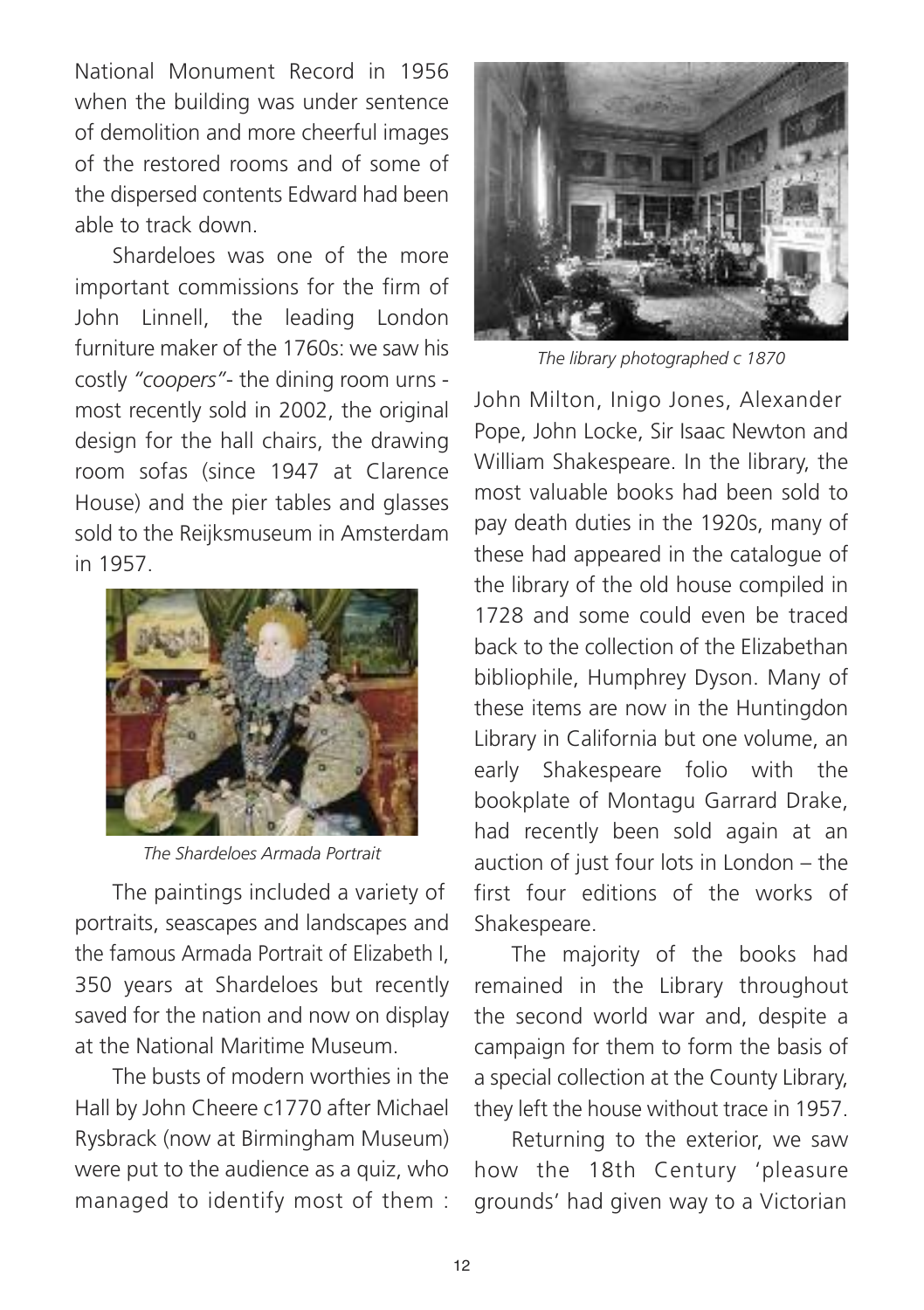

*Humphrey Repton's 1793 watercolour view from Shardeloes*

flower garden and was now a mixture of lawn, shrubbery and woodland. The park by contrast retained much of the look and feel of the landscape created by Nathaniel Richmond in the 1760s and 1770s and the view from the house remains today much as Humphrey Repton recorded it his watercolours of the 1790s. But the land had been sold off in parcels in the 50's, much of it bought by John Brazil, the local butcher who had made a fortune by building a meat processing business on the site now occupied by Tesco. Some of his nephews and niece were in the audience

and between them still retained the lake and much of the land adjacent to the house, although the water wheel from the outflow of the lake no longer powers the engine which supplied spring water to the house and the residents no longer amuse themselves by boating, fishing or skating as the seasons dictate!

 Whilst Shardeloes has lost its original contents and collections and much of its setting is no longer connected to the house, our 21st century eyes see this as an evolution rather than the destruction it would have been considered back in the 1970s. Robert Adam's first country house where he was able to work both inside and out still stands, the plasterwork survives and the interior layout is almost unaltered and it provides us in Amersham with a starting point from which we can scour the museums, galleries and libraries of the world to put back together, albeit virtually, Amersham's great treasure house.



*The earliest engraving of the newly completed house at Shardeloes.*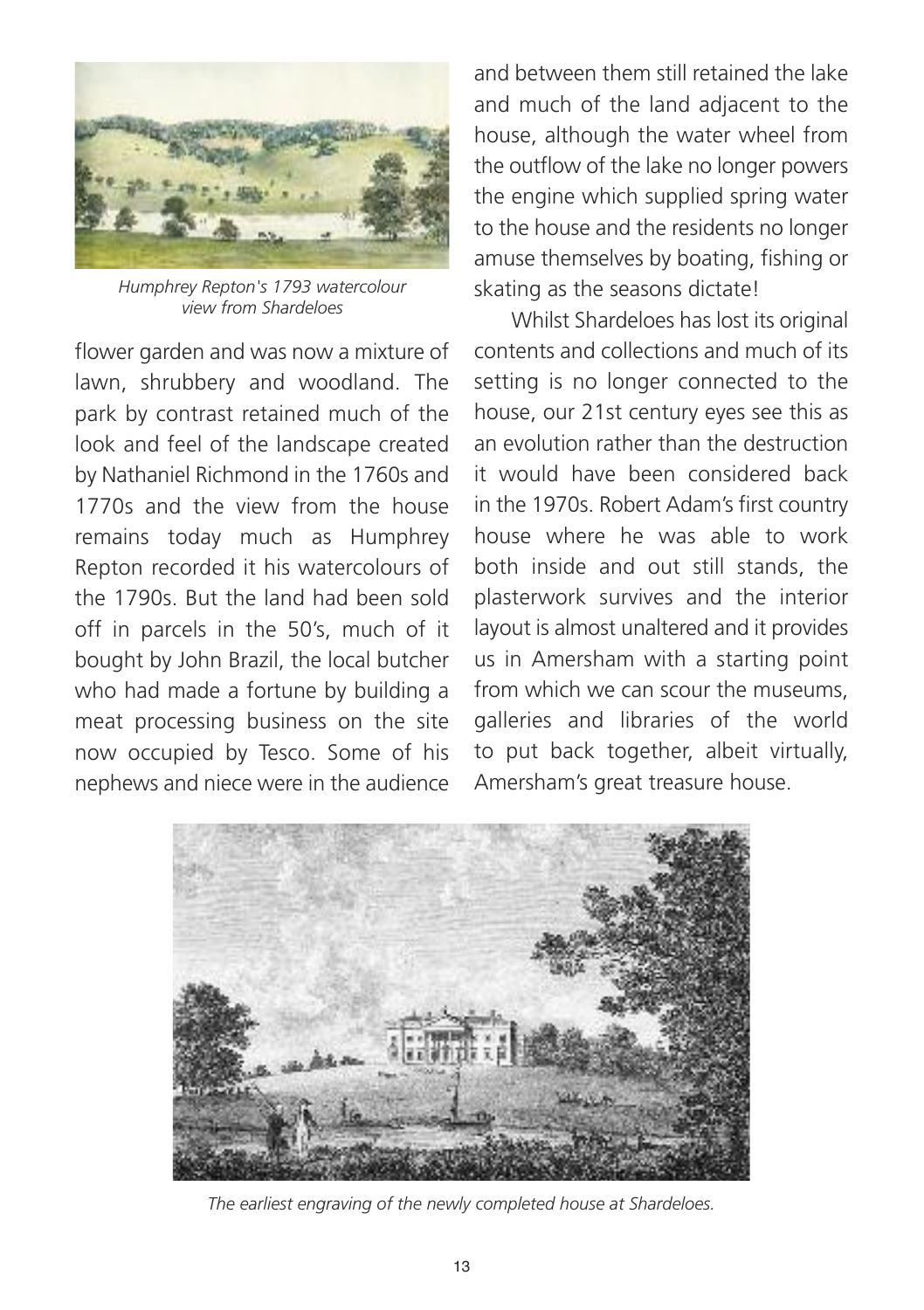### **My Favourite Paintings Amersham Society Talk by Joan Greening**



I<br>I<br>I<br>I t sounds an easy task for an art historian to select eleven favourite paintings and talk about them but as Joan said in

her introduction how do you select just eleven pictures from the multitude of art stored in galleries throughout the world? Do you select a picture from each period? Do you select ones that are judged to be *"masters"* or do you select a picture because it means something special to you?

 In reality the choice is an eclectic mixture of reasons. Joan's selection on the evening was a snapshot from what she stated was a selection of 300 of her favourite pictures collected over her time as an art historian.

 **Choice number one** was an exquisite picture by Leonardo da Vinci – *"La Belie Ferroniere"* painted in 1490 and presently in the Louvre in Paris. No favourite selection would be complete without a da Vinci picture. He created and was the master of sfumato, the fading out of harsh lines, beautifully executed in this picture.

 **Choice number two** was by Pieter Bruegel the Elder executed in 1565, *"Hunters in the Snow"*. The Bruegels

were a talented family of artists who excelled at depicting snow scenes. This particular picture is often used as a Christmas card, but it is not a joyful scene as the hunters have not been successful and the village is likely to go hungry. However, for its story telling, atmosphere and skillful depiction of a snowy landscape it deserves to be in the list of favourite paintings.

**Choice number three** brings us to 1664 and *The Christening* by Jan Steen. Jan Steen's pictures are always busy and full of symbolism and The Christening is no exception. From broken eggs on the floor to a skulking figure by the door there is no end to the story told by this Dutch artist's beautifully painted picture.

**Choice number four** was by Joseph Wright of Derby. He is known as Joseph Wright of Derby because at the time there were two artists called Joseph Wright and it was necessary to distinguish one from the other. Joseph Wright of Derby was an exceptional painter and could have been recognised as one of the best portrait painters but he always painted a perfect likeness which patrons did not appreciate, especially when they were paying and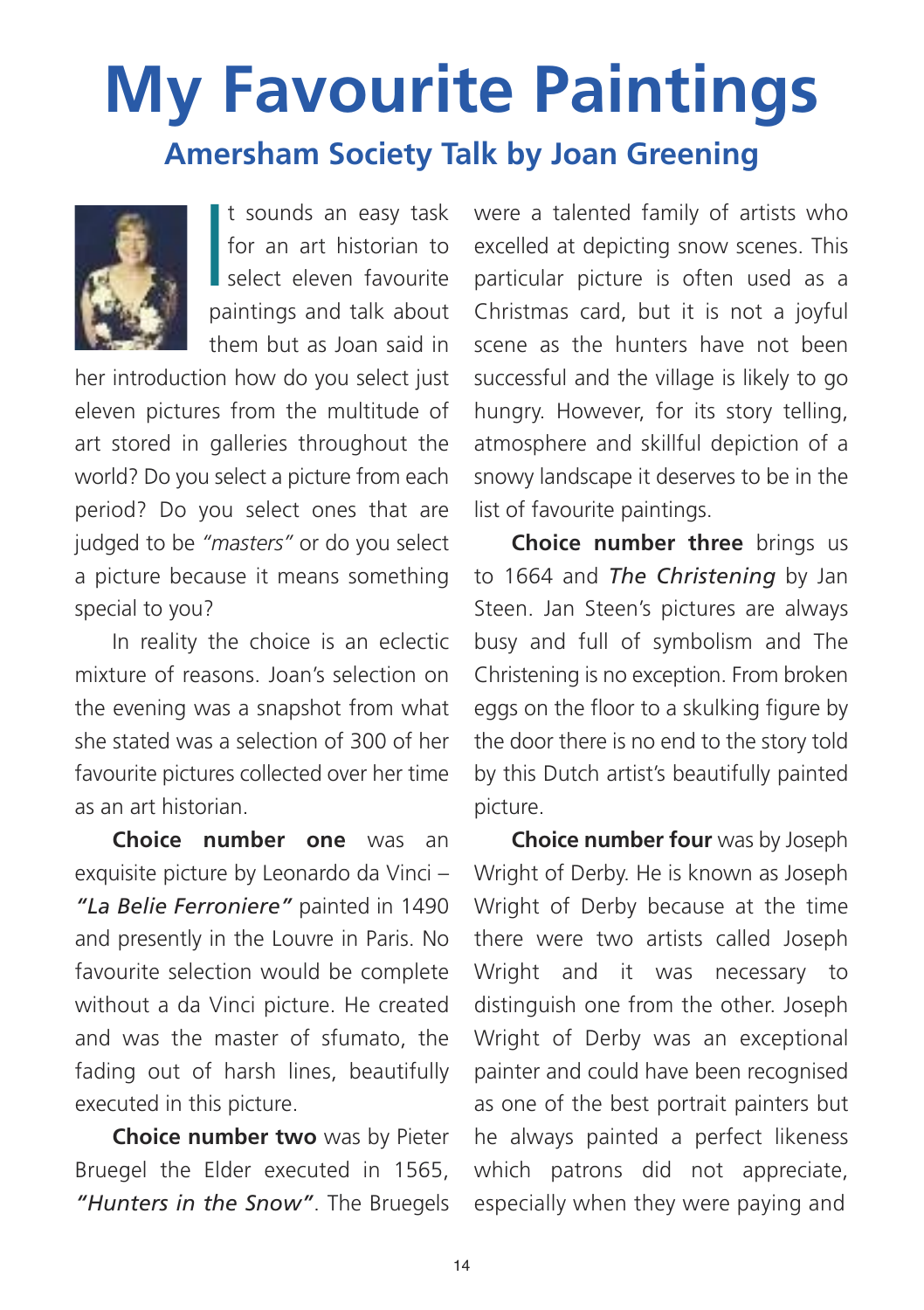thought themselves as flawless! As a consequence while his paintings were recognized as exceptional by his contemporaries, his provincial status and choice of subjects meant the style was never widely imitated. Joan's choice *"An Experiment on a Bird in the Air Pump"* painted in 1767, is masterful in its use of light and its depiction of the people viewing the experiment. It is so skilfully painted that it is possible to look at the picture for an hour and still find something new in its composition.

 **Choice number five.** No limited selection of paintings would be complete without including a picture by J M W Turner. Joan's choice was *Rain, Steam and Speed* – The Great Western Railway. The painting was first exhibited at the Royal Academy in 1844 and at the time was revolutionary in its presentation in which water, land, sky and industrialisation come together in confusion caused by lashing rain coupled with clouds of steam from the speeding train. Whilst the speeding train, a symbol of the new era, dominates the picture, closer inspection shows a more leisurely pace with two men in a boat on the River Thames, a time now being overtaken. Turner is often considered to be ahead of his time and is thought by many to have influenced later artists such as the impressionists.

**Choice number six** was <sup>a</sup> lady artist Élizabeth Louise Vigee Le Brun, who was <sup>a</sup> prominent French portrait painter of the late eighteenth century. Her style is part Rococo, part Neoclassical. Madam Le Brun made <sup>a</sup> name for herself by serving as the portrait painter to Marie Antoinette. She had the patronage of European aristocrats and was elected to art academies in ten cities. A picture of *"Madame Perregaux"*, which is in the Wallace collection, was Joan's choice.

**Choice number seven** was *"The Church at Auvers"*. This 1890 painting is by Dutch post-impressionist artist Vincent van Gogh. *"The Church at Auvers"* was one of the last pictures painted by Vincent Van Gogh in June 1890. All of his pictures were created in the last 10 years of his life. In that time he executed around 2,100 works of art including 860 oil paintings. It was only after his death that he received any recognition and he is now seen as one of the most influential figures in the history of Western art.

**Choice number eight** was by Pablo Picasso and from his vast repertoire Joan *chose "Mother and Child"* which was painted in 1901 during his blue period. There are religious connotations in any painting involving <sup>a</sup> mother and child and Picasso's picture is no exception. During his blue period Picasso produced

15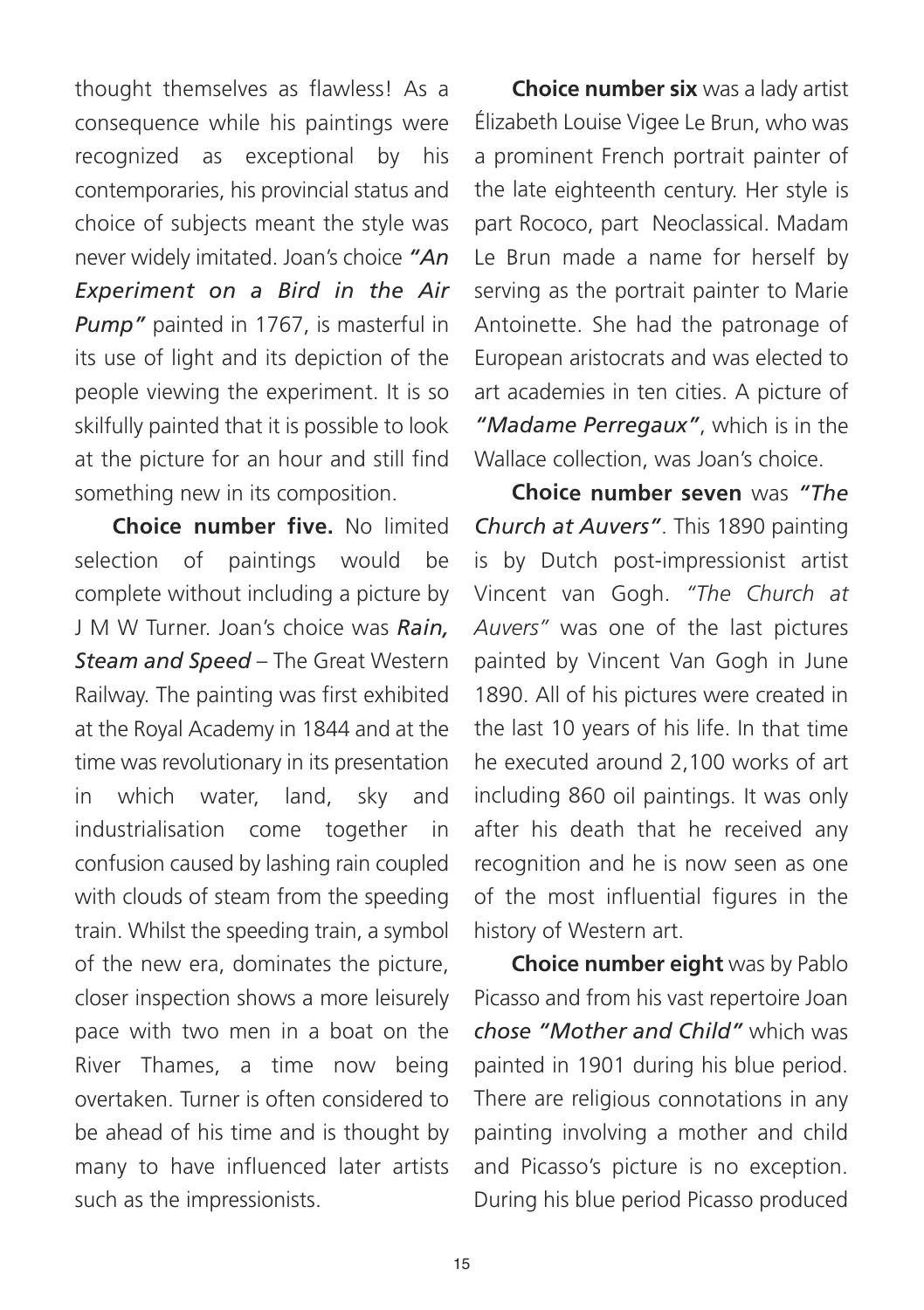a number of pictures entitled Mother and Child as he explored the portrayal of woman as a mother figure.

 **Choice number nine** was by Eleanor Fortesque Brickdale. Little known now, Eleanor Fortescue-Brickdale (1872-1945) was one of the most popular artists of the Edwardian era. She became famous as an illustrator, painter and watercolour artist. Her work could be seen in exhibitions, magazines and books. Joan's choice *"The Little Foot Page"* This painting illustrates a traditional folk ballad which describes the loyalty of Ellen who is pregnant by her heartless lover. He insists Ellen serves him as a page. She is shown dressed in male clothing and just about to cut her long hair so she can pass as a boy. Allegedly the picture is credited with the introduction of the women's pageboy hair style.

 **Choice number ten** was a composition with red, blue and yellow by Piet Mondrian (1872 – 1944). A Dutch artist, recognised as one of the most important figures in the development of abstract art. Mondrian's art was utopian and was concerned with a search for universal values and aesthetics. He proclaimed in 1914: Art is higher than reality and has no direct relation to reality. To approach the spiritual in art, one will make as little use as possible of reality, because reality is

opposed to the spiritual.

 Mondrian decided to limit his *"formal vocabulary"* to the three primary colours (red, yellow and blue), the three primary values (black, white and grey) and the two primary directions (horizontal and vertical).

 **Choice number eleven**, the final choice, *"Venus Verticordia"* by Dante Gabriel Rossetti.

 Dante Gabriel Rossetti, was a poet, illustrator and painter who founded the Pre-Raphaelite Brotherhood in 1848 with William Holman Hunt and John Everett Millais. Rossetti is credited to be the main inspiration for a second generation of artists influenced by the Brotherhood, most notably William Morris and Edward Burne-Jones.

*"Venus Verticordia"* ("the changer of hearts") is a beguiling, beautifully painted picture typical of Rossetti with a red headed model surrounded by roses, holding and apple and an arrow. A vision to change hearts!

 Joan's varied choice made for an interesting and entertaining evening. The chosen pictures spanned the centuries and gave an insight as to how art has developed through a variety of styles and subjects but each a masterpiece that has stood the test of time.

 *John Suckling and Yvonne Suckling*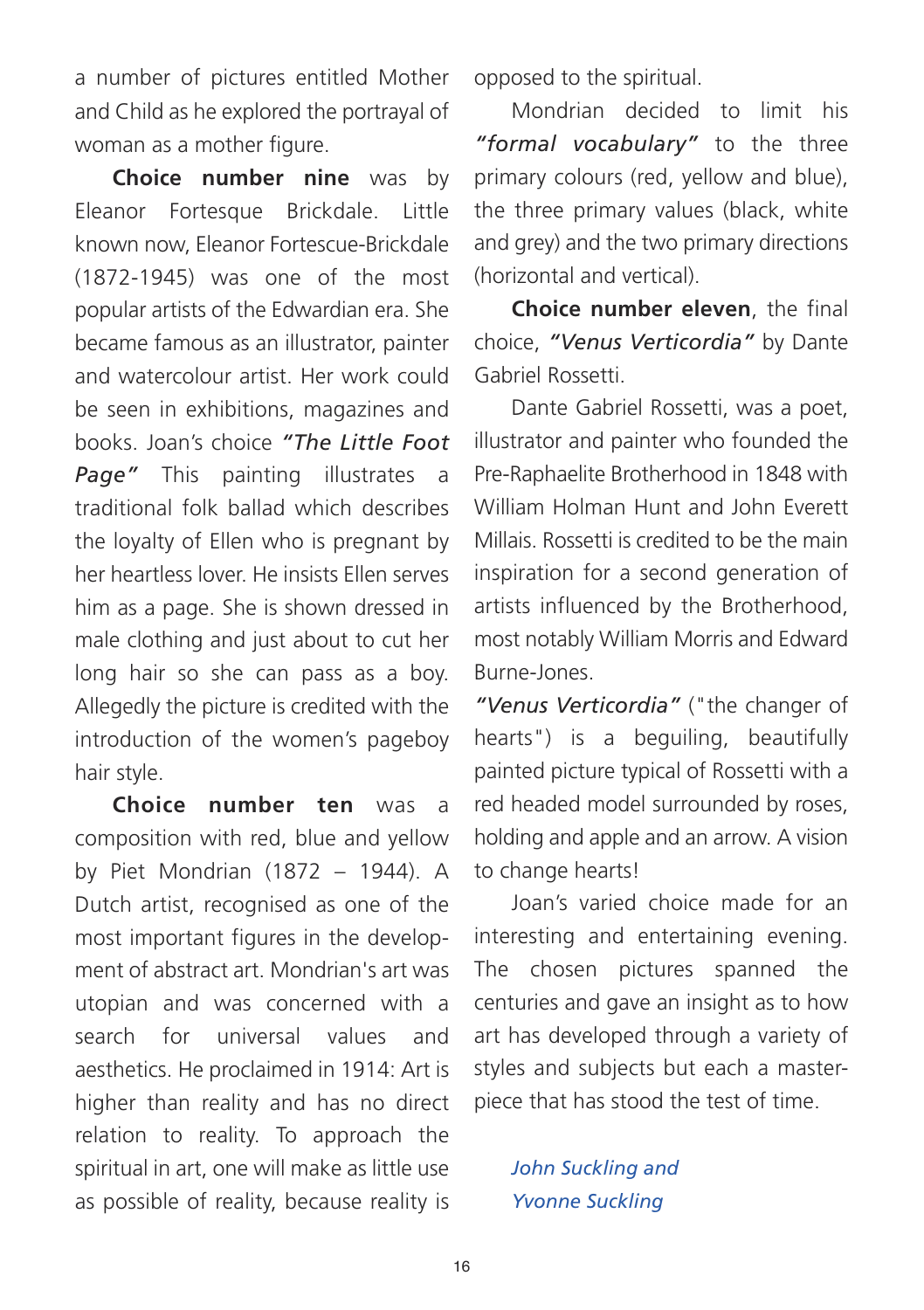### **HS2 Amersham Action Group Formation in 2010 and Current Concerns**

Article by George Allison



S2 Amersham Action Group<br>(HS2AAG) was formed in 2010<br>shortly after the announcement<br>by the Government that the route of the (HS2AAG) was formed in 2010 shortly after the announcement by the Government that the route of the new high speed railway would be through the Chilterns, our Area of Outstanding Natural Beauty. The cost at that time was to be £32 billion. The group was formed by local volunteers, who felt strongly that the chosen route through the Chilterns was the most damaging of the three options which were under consideration at the time. It was recognised by Government that there was a growing need to relieve overcrowding on commuter trains into

London, so it is remarkable that on the full 140 miles of the railway there are no intermediate stations between London and Birmingham!

 Since it was formed, HS2AAG has energetically opposed the proposed railway, raising around £90,000 by a series of events such as barn dances, quiz nights, black tie dinners, and a 200 Club, all of which were enthusiastically supported by people who felt strongly against HS2. Information Days were held, and shops were set up in Amersham (with accommodation generously provided by local businesses) to spread the word about what was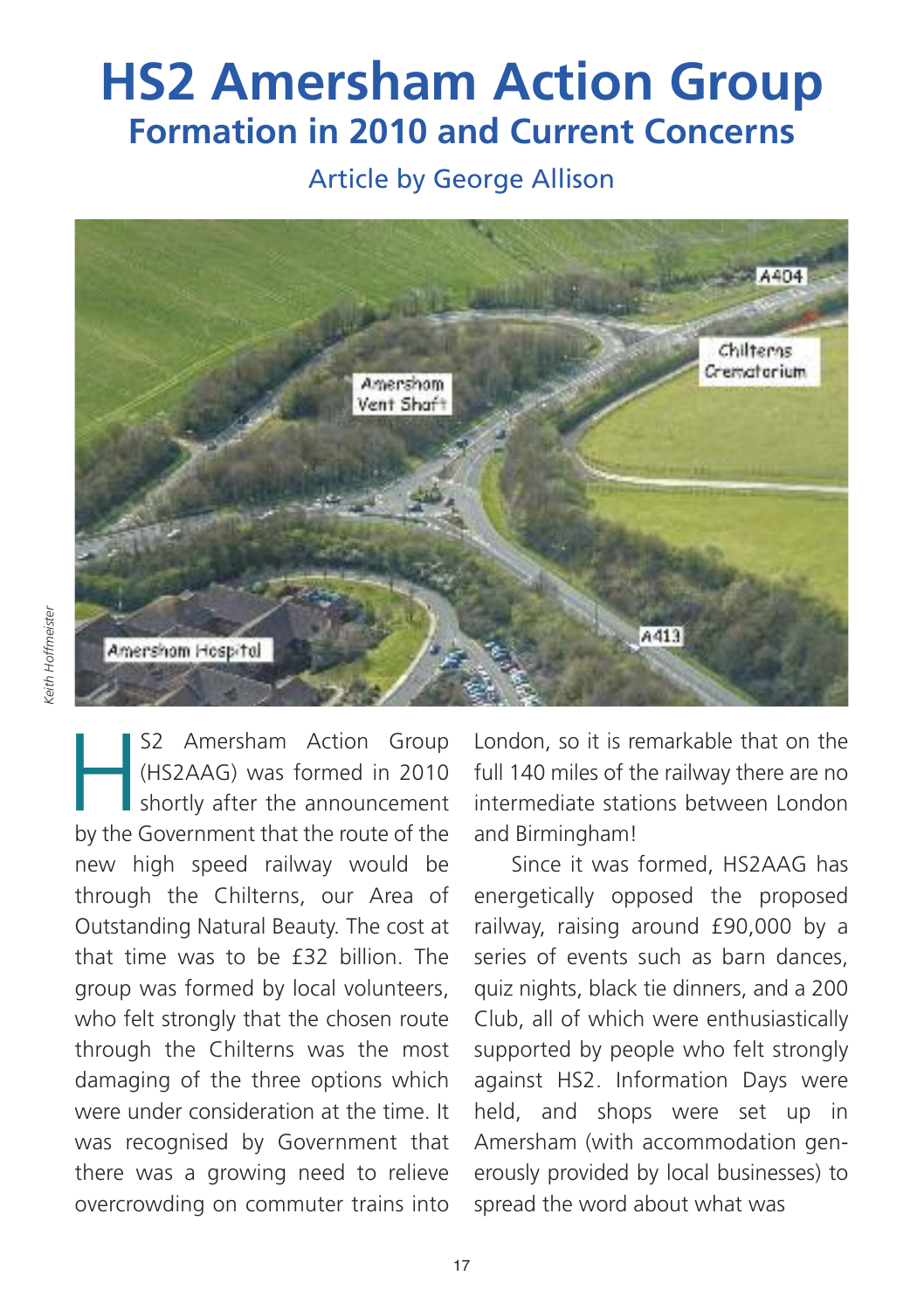planned in this area. Further afield, the group works in collaboration with the national anti-HS2 campaigns - Stop HS2 and HS2 Action Alliance.

the residents of South and Hyde Heath, who were instrumental in obtaining a short extension to the Chiltern Tunnel, so saving 3 areas of ancient woodland.



 As a means of 'engagement' with local individuals and groups HS2 Ltd set up a series of forums along the proposed route of the railway. These well attended meetings were chaired and headed by HS2 personnel, and we soon realised that the HS2 representatives were not well enough acquainted with the area to be able to deal with many of the questions we raised. Questions were fobbed off, and answers to carried forward questions were not brought back to the succeeding meetings. There was general dissatisfaction with the manner in which the meetings were conducted, and the accuracy of the minutes taken by HS2.

 Following the unsatisfactory consultation exercise, the government presented a Hybrid Bill to the commons. The action group appeared at several sittings of the bill committee, to represent Amersham, and attempted to improve the mitigation on offer. We supported

Following the passage of the bill, HS2 arranged 'drop-in' sessions for the public, and held meetings between their contractors and stakeholder communities, chaired and led by Town or District Councils. The action group participates in the meetings arranged with Amersham TC. In addition, Chiltern

DC arranges meetings between HS2 Ltd, contractors and the public once or twice a year.

 These new forums are an improvement on the previous arrangements, but still not completely satisfactory. Contractor's delegates attend meetings sometimes without preparation. This leads to a lack of confidence and an impression that we are not always being taken seriously.

 A recent report in the Bucks Free Press states that HS2 is not yet inevitable, and there is continuous adverse criticism in the media suggesting that the real motivation for the HS2 concept remains obscure. Independent qualified expert opinion claims that the project is flawed, and that the travelling public will gain little or no benefit. The revised estimate of the total cost is fast approaching £100 billion and who knows what the eventual finished cost will be.

Think of Crossrail!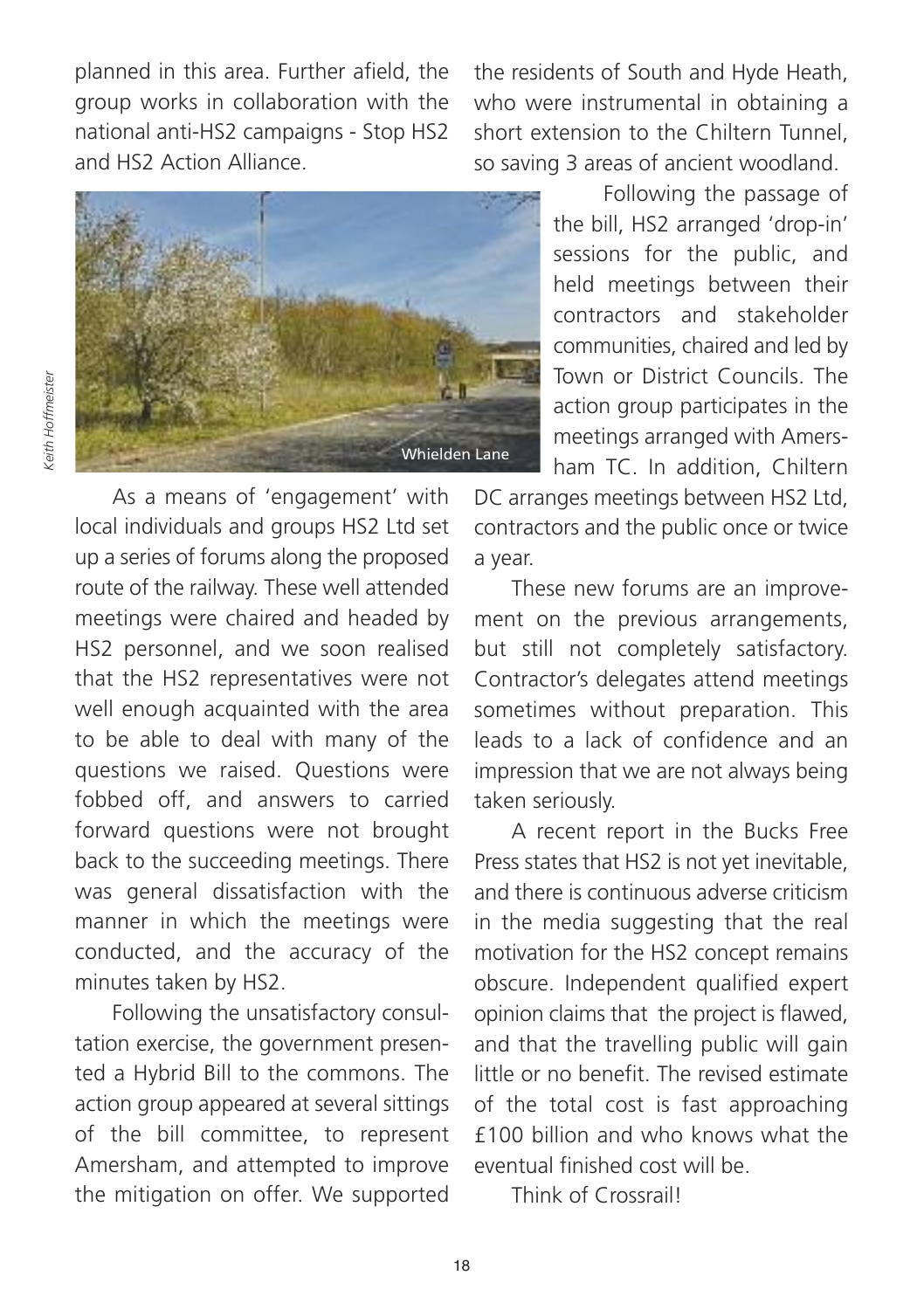Currently under discussion there are three main local concerns to which we are keen to have answers and projected plans from the HS2 Ltd contractors.

#### These are:

**1.** Road traffic controls during the construction of the tunnel ventilation shafts at Chalfont St Giles, Amersham and Little Missenden. (See below in the Main Works Indicative Programme.) The existing local roads are already congested, especially at peak periods. In addition to the normal day to day traffic there will be 200 HGV daily movements at times, during the construction of each shaft.

 Although there is ongoing discussion about traffic controls at the Amersham shaft, no convincing plans are yet available to demonstrate that an adequate scheme has been devised. We are though assured that during construction, HGV lorries will not use the Old Town road system but will be diverted away from the town on to the A404 and A413.

**2** Leading on from this there is great concern that funeral processions to and from the very busy Chilterns Crematorium will be delayed. We now know that meetings of Crematorium management and Bucks County Council are taking place.

**3.** For some considerable time we have tried to ascertain whether as a result of tunnelling, there might be damage to the aquifer of the River Misbourne. We

are not qualified to judge what the potential might be. Might the river bed dry up? Or might Old Amersham High Street be flooded? Enquiries at various levels have failed to produce any information. Bearing in mind that the River Misbourne is a distinct feature of the Area of Outstanding Natural Beauty we feel that a convincing investigation is essential and that the issue is being followed up with the Environment Agency.

 The programme below is the latest information we have to hand.

#### Main Works Indicative Programme. ActivityEstimated Start Date

| Main Compound Setup      | Summer 2019 |
|--------------------------|-------------|
| Chalfont St. Peter Shaft | Winter 2019 |
| Chalfont St Giles Shaft  | Spring 2020 |
| Amersham Shaft           | Spring 2020 |
| Chesham Road Shaft       | Winter 2020 |
| Tunnelling               | Summer 2020 |
| Colne Valley Viaduct     | Winter 2020 |
| Little Missenden Shaft   | Spring 2021 |
| Chiltern North Portal    | Spring 2022 |

 Further information is available on: www.hs2amersham.org.uk

 HS2 Amersham Action Group continues to be actively involved in the campaign to stop HS2, and to mitigate its effects wherever possible.

We would like to thank **Jim Conboy** of the HS2 Amersham Action Alliance group for providing advice on the current state of affairs.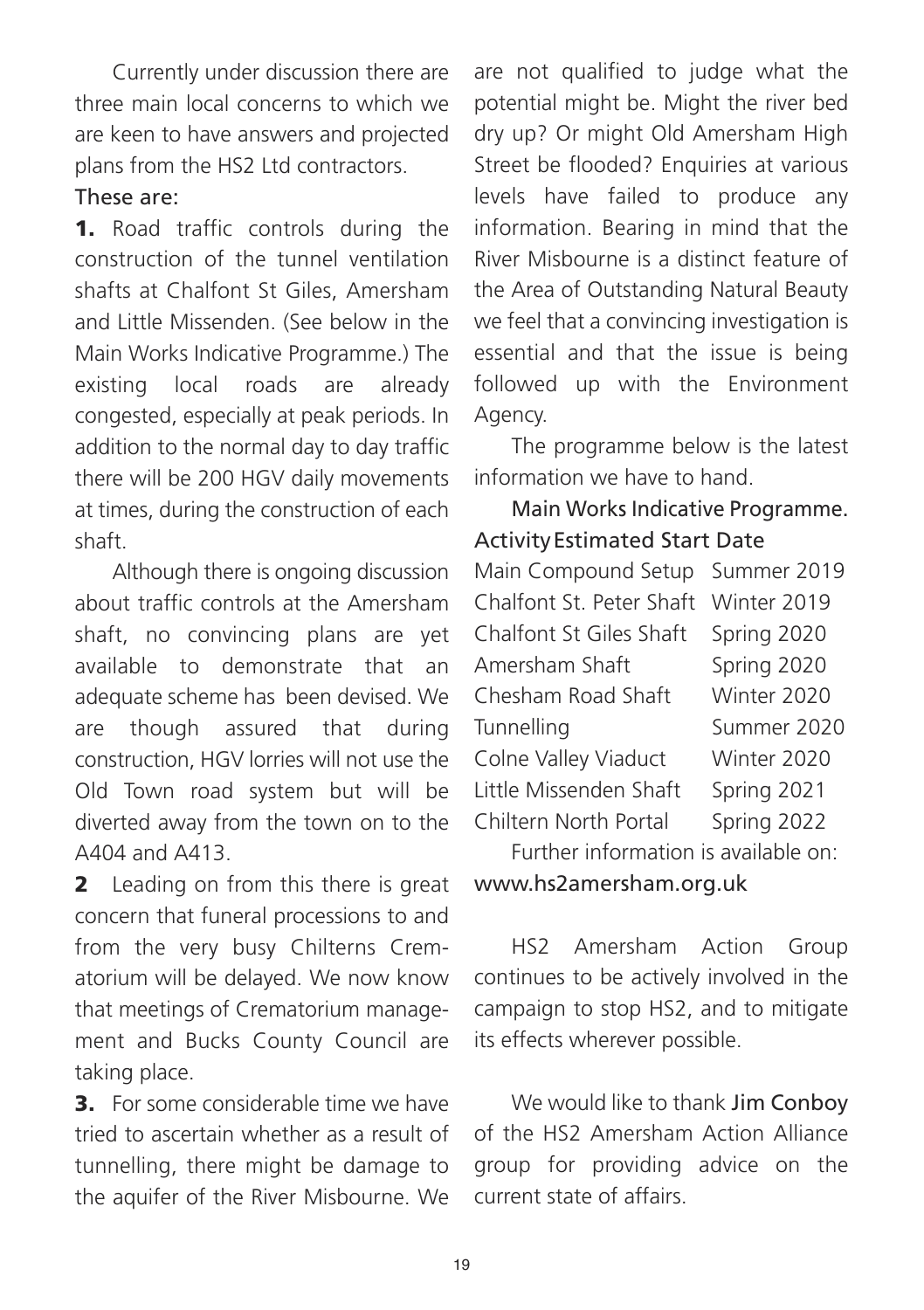### **Henry Woodbridge 1709 – 1787**

#### Article by Joan Samwell

AT THE MUSEUM OF AMERSHAM, historical research is on-going. Henry Woodbridge, a carpenter, came to our notice, when we were preparing for the *"Shardeloes Exhibition"* in 2018, looking for master – craftsmen from Amersham town, who had contributed to the rebuilding of Shardeloes mansion from 1758 –1767. A thorough scrutiny of the Shardeloes' Papers at the Centre for Buckingham-shire Studies in Aylesbury, threw light on Henry Woodbridge's work as a carpenter at Shardeloes, and also on his work elsewhere on the Shardeloes' estate, and in the town of Amersham.

 Henry was the son of William Woodbridge, also a carpenter, and Susanna (Thomson). The family came to Amersham from Beaconsfield, sometime after Henry's birth in 1709. He was apprenticed to Steven Squier, an excellent carpenter, whom William Drake had chosen to work on three magnificent rooms, the parlour, the dining room and the library, during the re-building of Shardeloes. The training from Squier must have shone through, because in 1760, we find that Drake employed Henry to contribute to the repair of the Market Hall, which had been built in 1692, as a *"gift to the townspeople of Amersham"*. His work was extensive.

Bills which he presented to Drake cover operations in the *"Guard Room"*, the *"Court Room"* and the *"Turret"* which housed the Market Bell.

The part of the Hall which housed beggars and felons and nuisance makers was made good when he worked on the



*"ceiling"* under the stairs by the *"cage"*. His bill also showed that *"Quartering"* had to be done over the *"cage grate"*. For this, Drake paid Henry £306-6s-0d. *<sup>&</sup>lt; The cage today.*

By now, Henry had married Mary Carey in 1734, and had fathered Stephen, William and Henry, the last of whom, born in 1749, was to succeed him as <sup>a</sup> carpenter. But for the moment, Henry was needed at Shardeloes mansion, where he was to upgrade the new stables and coach house between May and September 1767. Large amounts of *"deal"* (a specified length of fir or pine tree) and oak, were delivered to the Shardeloes building area, to be *"plain'd"* or *"cubed"* sometimes with the help of labourers, earning between 2d or 6d per task. Deal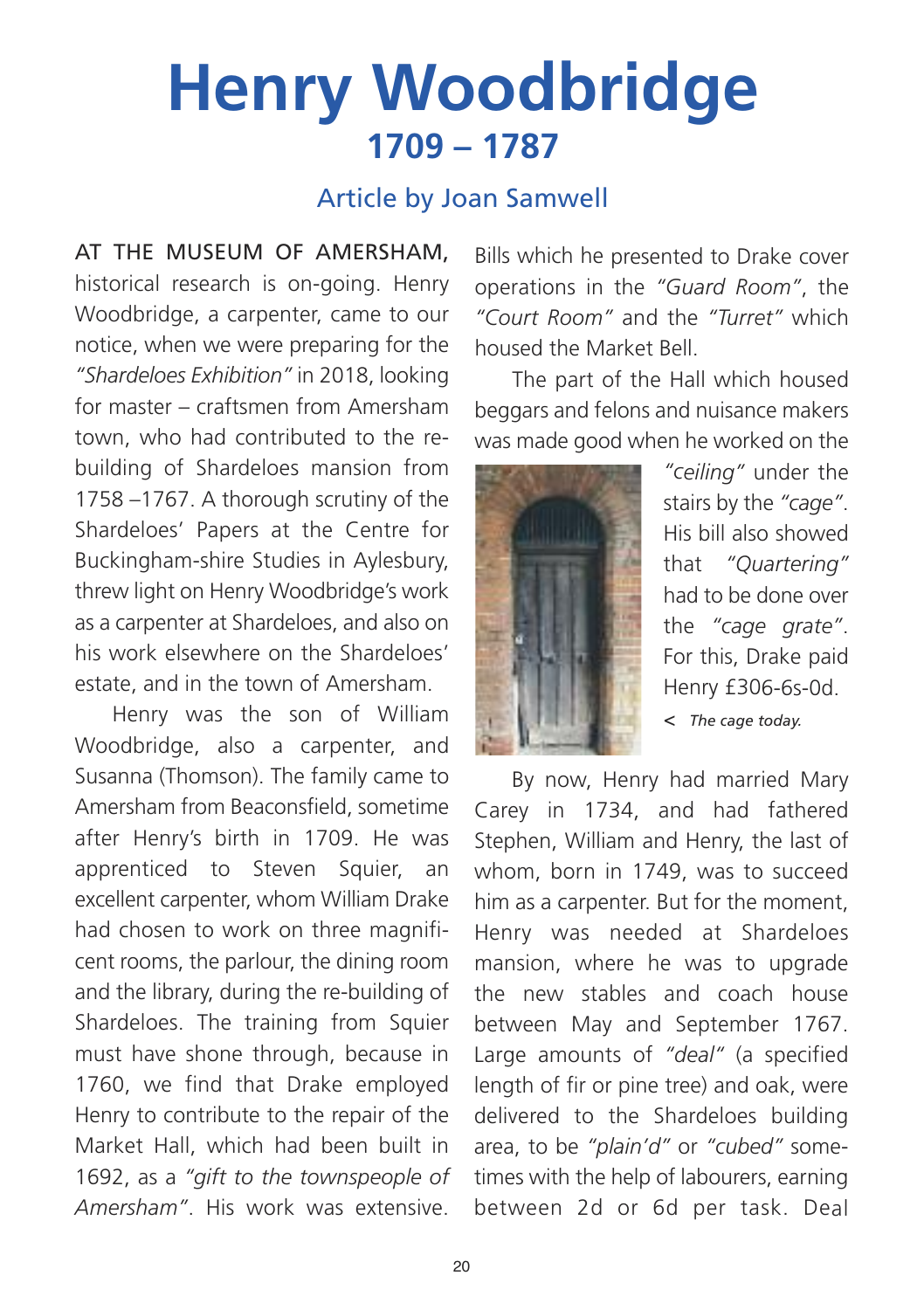*"framing with bars to guard the windows"* was carried out, and care was taken to make *"the coach house doors dovetail"*. His remuneration, even allowing for expences, for four month's work was £216-13s-1d; high payment compared with the annual wage of £20-0s-0d, paid by Drake to his butler.



 This receipt shows the first amount of £100 which Woodbridge received on account for his carpentry at Shardeloes, to which was later added £70, and then £46-13s-1d.

 It is probable that he was on friendly terms with William Ayres, John Tilston, an iron monger, John King, a blacksmith, Roger Cutler, a plumber, and John Avery, who also worked at Shardeloes while living in Amersham at this time. They might have looked up to him as a man of property, because we find his name on the *"List of Men who Voted in Amersham at the General Election of 1774"*, - property being a pre-requisite for the vote.

 Our carpenter also fashioned wooden objects and utensils. The Shardeloes papers show *"Sundry goods delivered at the Rector's"* in 1777. The handsome neo – classical, rectory had been built in 1720, and the living from it was owned by the Drakes from 1753 (until 1904).

The contents of Woodbridge's delivery show some of the contents we might expect to find inside a house of that vintage:-

- $\bullet$  A bedwaggon.
- A deal table with draw.
- A larger wainscot salt box.
- An oak mangle exclusive of iron work.
- Three towell rolers'
- A napkin press.
- l All for £14–19s–2d.



### **The Rectory**

 It is highly likely that Henry also found an outlet in Amersham weekly market for his wares. Production could have related to a high demand, as since 1770, he would have had Joe Grover as his apprenticed trainee carpenter, and since 1776, Thomas Wright.

 The last sheets of bills submitted to William Drake from Henry Woodbridge are in 1785, for work done on *"The House in the Park"* at Shardeloes. Henry must have been less robust now, at the age of 76, because the payment is requested for work done by *"Henry and Son"*, and the receipt is signed by Henry Woodbridge (Senior). There is evidence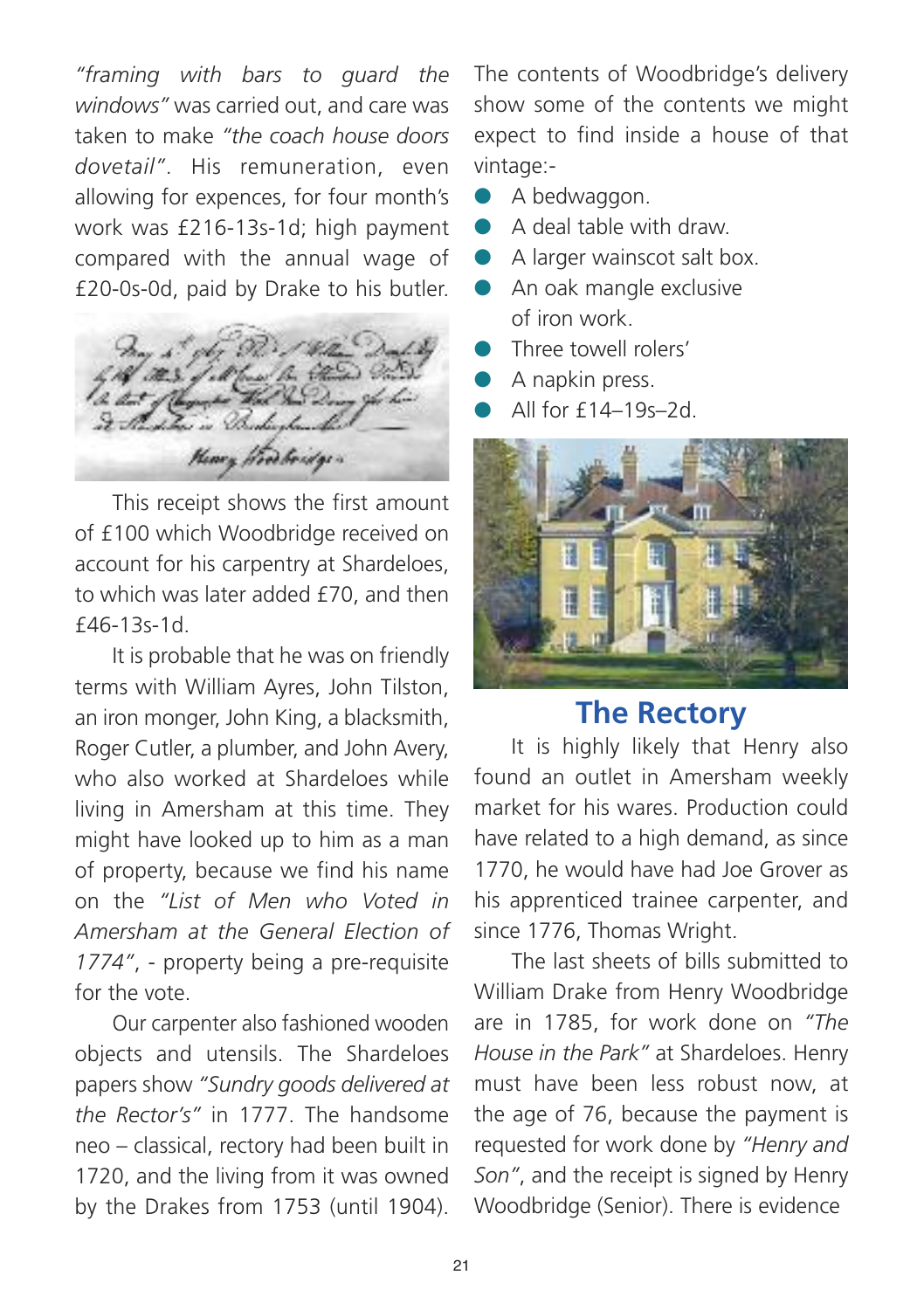of a payment for work done at *"The Pavilion in the Park"*, but this must have been submitted by Henry Woodbridge the younger, who had been aided by *"William"*, his second son, (our Henry's grandson) and by *"John"*, who is very likely to be John Yates, whom Henry Woodbridge (father) took on as his third, and last, apprentice in 1781.

#### Henry Woodbridge died in 1787 at the age of 78 years.

 This master-carpenter worked hard in response to the practical education which was available to him in Amersham in the 18th century. He took advantage of the prestigious work opportunities which came his way as well as the more mundane: for instance, some entries are for *"sundry farms and tenements"* found all over the landed property belonging to William Drake. A good start in life was given to Henry Woodbridge younger. After building the Pavilion in the park, he can be traced submitting bills to the Shardeloes Estate throughout the 1790's, as well as paying rent to Drake of approximately £7 per week.

 Henry the younger, had his own property after 1805, when we hear that *"from the Manor of Howells in Oxon, behind the almshouses in Agmondesham, otherwise known as Amersham, with carpenter's shop and other buildings, yards garden and orchard, (there is a property) now occupied by Henry Woodbridge"*. An inspection of this area in our town strongly suggests that it has been the site of *"that"*



woodyard. There are several barn-like out-houses, some renovated, some dilapidated. A residence called *"the Barnhouse"* dates possibly from the 1920s, and has clearly stayed to the original plan of a sizable barn. In this same place, a very old cottage could possibly pre-date the Woodbridge carpenter's yard.

 Henry Woodbridge's son died in 1822. His grand-daughter, Ann Woodbridge, was wealthy enough in 1844 to commission the construction of a large headstone for his grave. The embossed letters on it have defied the ravages of time. His resting place is lying horizontally on the left of the main pathway



Acknowledgements: I am indebted to Sarah Jane Barker, who kindly allowed me to use some core facts on the Woodbridges, which she found on *"Ancestry"*. Thanks also to Edward Copisarow, for his valuable advice.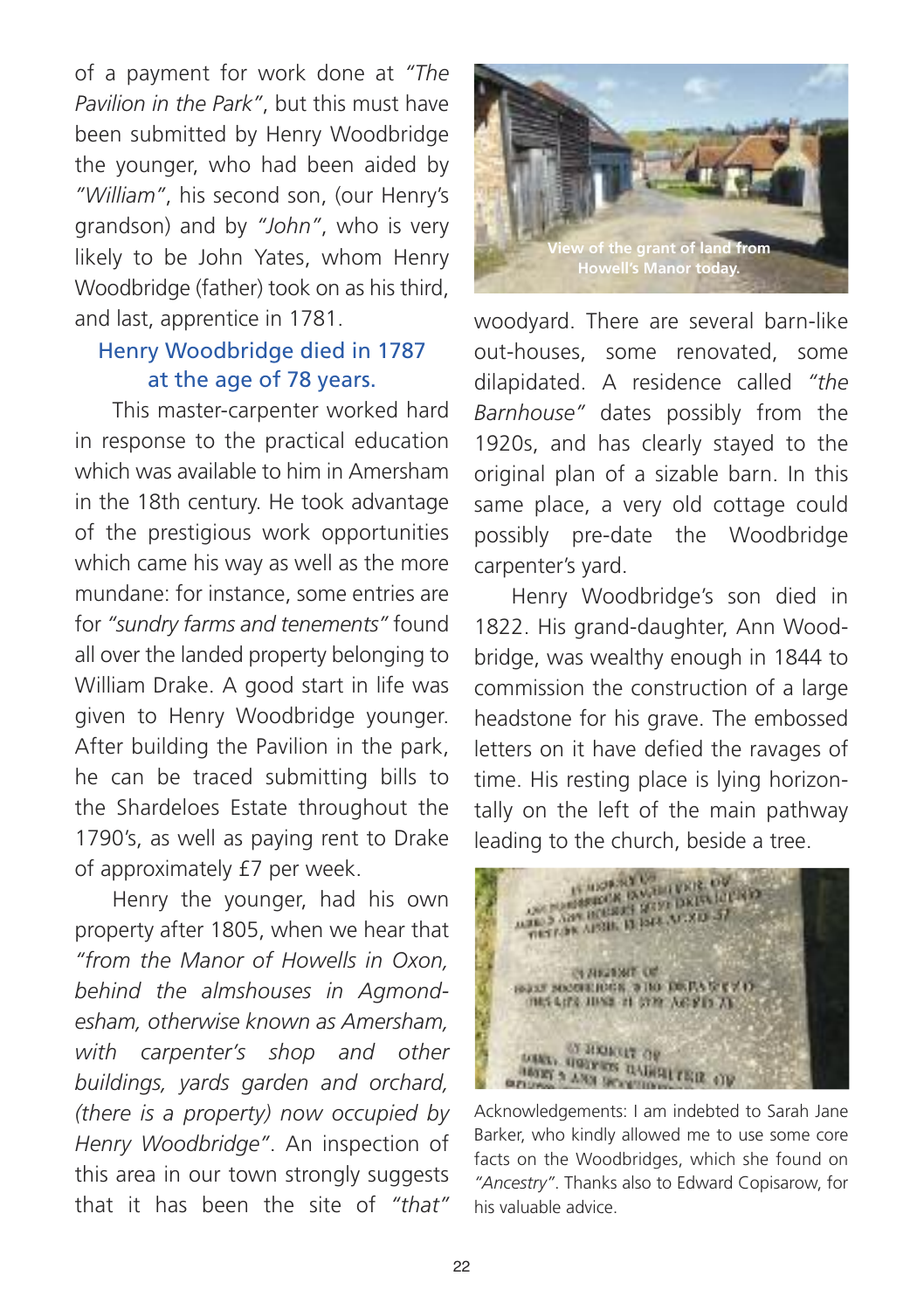# **River Misbourne Survey Report**

Dated 6th January and 17th March 2019 for Amersham Society Committee

Started 6th January 10.00am Weather: cold overcast. Started 17th January 10:30am Weather wet with hail March 17th *Listed in Blue.* Revisited clean-up day March 31st, *Listed in Red.*

> Survey carried out by **Tim Harmer and Lesley Harmer.**

Area of survey from the bottom end of Shardeloes Lake to the footbridge and ford. *(Ref track from London Road East.)*

1 Grill from lake looks clear. However new barbed wire fence fitted along the public foot path gives no clear access. Tree branches and a large amount of weed in the river behind the Cricket Club and a tree in the river near the club gate.

2 Between Shardeloes Drive and Amersham by-pass bridge and further along to Amersham High Street bridge. Rubbish around bridge needs clearing.

3 Copas Farm is private land, so unable to undertake survey. However from the High Street bridge heavy vegetation was seen in the river on this farm land. Also rubbish.

4 To Mill Lane. The river is locked behind gates giving very little visual access.

5 The stretch of river immediately downstream from Mill Lane to the corner of Barn Meadow. River running well and clean on one side but has thick vegetation on the cottages side of the river. Riparian owners need to clear.

6 The Barn Meadow reach is clear and flowing well.

7 We did not have access to the river between the culvert and Pondwick. At Pondwick the river has thick dead vegetation and up to the council office building. This needs clearing by the Town Council and riparian owners.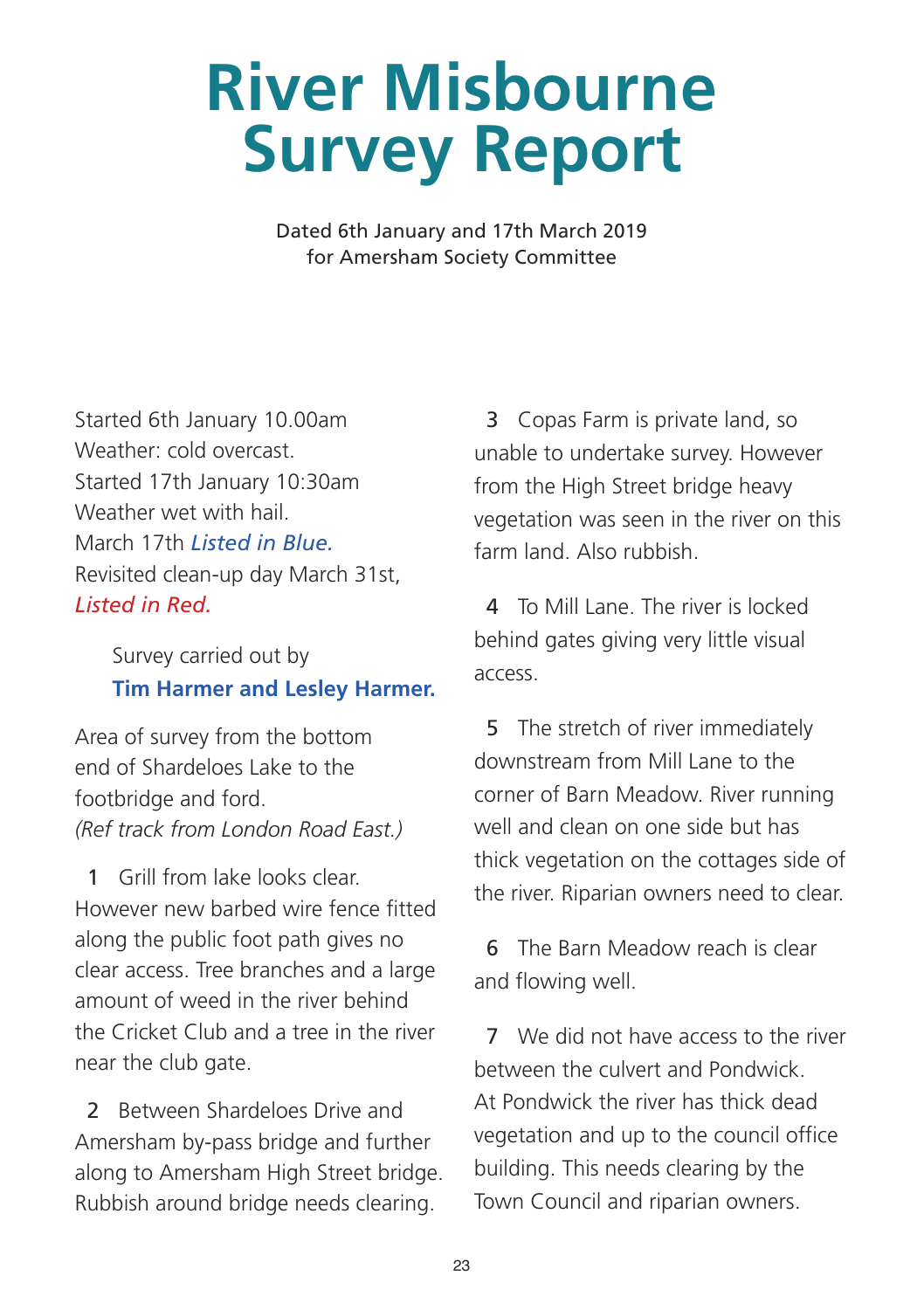8 At Badminton Court the river flowing well.

9 Church Mead. There is vegetation in the river but running OK.

10 Car park area has dead branches in the river. No supermarket trolleys found in the river. However I removed one trolley on the river bank and rubbish. There is always rubbish at the Tesco corner or the council car park.

11 Behind Tesco supermarket rubbish in the river (part cleared on clean-up day, March 31st).

12 River running behind Tesco car park and overflow culvert all OK. Rubbish part cleared on clean-up day, March 31st. However needs to keep eye on Tesco area.

13 At Station Road Bridge the River is flowing. However on the Tesco and small farm side there is large amount of weed growing but flowing OK.

*(Town council removed old wheels dumped into river over the bridge.)*

14 West Arch or the road bridge to Ambers and river fork at the Jaguar Garage also weed needs clearing but flowing OK.

15 Area from Lookers (Jaguar) Garage to the footbridge and ford. Generally clean but with a weed growth.

16 From where the river emerges from the Two Arches under London Road West there is weed growth in the river.

17 Moving along into Bury farm field the river has fallen trees and bushes which need clearing but river running well and clear.

18 Moving under the A413 bypass going along the river towards the foot bridge, we found a number of trees and bushes that had fallen into the river and weed growing. However river running clear. Please note because of the autumn rain and summer hot weather it was very difficult to see the river condition at a number of points.

19 At the ford and foot bridge. There is a large amount of weed growth. This needs to be removed as it is across the river.

> *Tim Harmer. For the Amersham Society*

The ownership of land abutting a river or other water course is usually presumed to extend from the edge of that land to the middle of that river or watercourse unless otherwise indicated in the title deeds. This *"Riparian Ownership"* confers rights and responsibilities.

www.gov.uk/guidanceowning-a-watercourse gives information about this.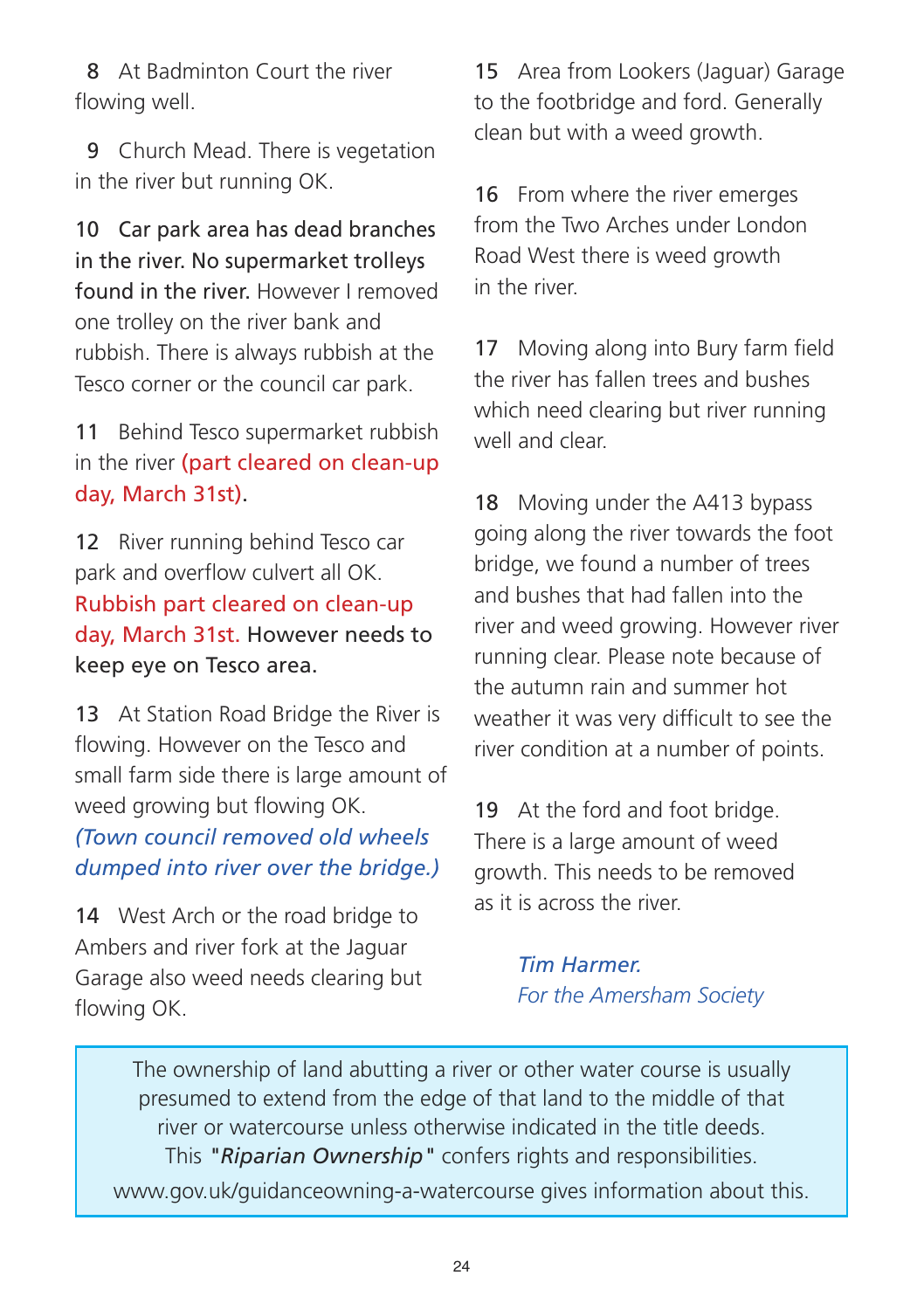# **Museum News**



# **Amersham's Mobile Museum**

The Mobile Museum is a newly created mobile exhibition in a retro-style vehicle which will be driven around the local area and reach out to individuals of all ages, who may not be able to visit the museum. The Mobile Museum will feature collection items and work created by local people. As well as sharing local history, the Mobile Museum will be an interactive experience where people can add their memories to our collective story of the local area.

 Many local people have helped to create the Mobile Museum. Little Chalfont's Knit and Natter group has created special knitted bunting to hang on the awning of the Mobile Museum. Children from the museum's weekly after-school club for *(7 – 11 year olds)* have created portraits of local people to feature on a photo wall. Young people *(aged 13 – 18)* have helped design the interior of the Mobile Museum and to write text for graphics. The museum's reminiscence groups have contributed recipes for a special 20th century cookery book.

 The Mobile Museum will also showcase work created in partnership with local primary schools, all of which have explored elements of the 20th century history of the town. Visitors can also add to the story by adding memories to the timeline, having their photo taken on a polaroid camera for our photo wall or by recording their stories for our archive.

 The Mobile Museum has been created with the support of the National Lottery Heritage Fund, the HS2 Community and Environment Fund, Local Area Funding through Amersham Decides, Chiltern District Council, Amersham Action Group and the Friends of Amersham Museum.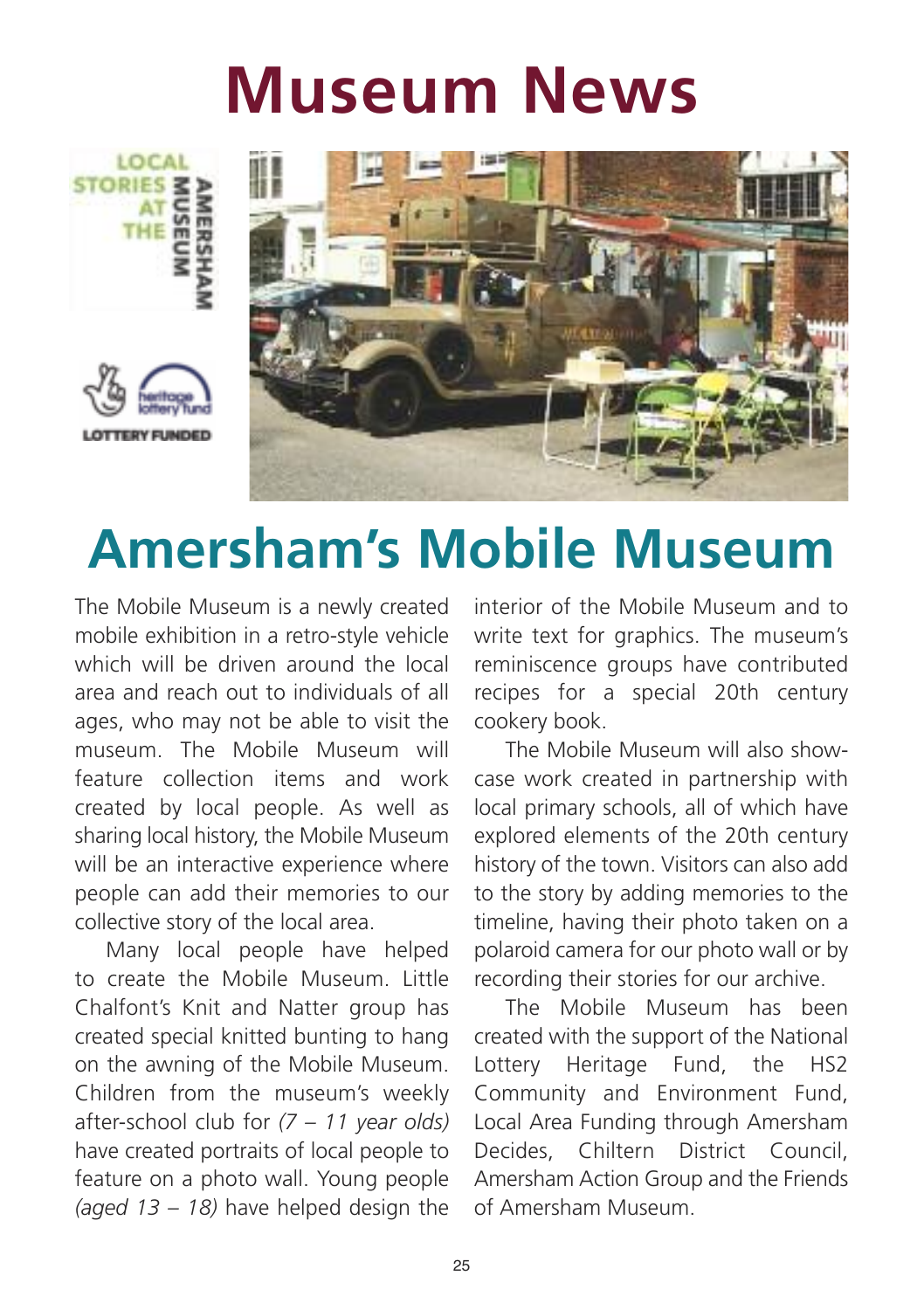### **Marie-Louise von Motesiczky** 1906 – 1996

We are delighted to have recently<br>been gifted three paintings by the Austrian artist Marie-Louise von Motesiczky. Marie-Louise von Motesiczky was an accomplished Expressionist artist who lived in Amersham during World War Two. An exhibition of her work was held at Tate Liverpool in 2006 which described her as *"One of the most talented and original artists of her time. The celebrated art historian, Ernst Gombrich paid tribute to her striking individuality and praised the delicacy and subtlety of her painting."*

 examples of her work, yet she remains Several major museums possess fine relatively unknown. During her lifetime, the main body of her work was kept together by the artist and then passed to the Marie-Louise von Motesiczky Charitable Trust. It is this trust which has given the three paintings to the museum. Today Marie-Louise's work is held in galleries and museums in Britain and across Europe, including the National Portrait Gallery and the Tate.

#### **Marie-Louise's Life in Amersham**

 Marie-Louise was born in Vienna in 1906 into a wealthy and distinguished Jewish family. As a young woman, she studied at the Städel Art School in Frankfurt with Max Beckmann (1884 – 1950), who became a life-long friend and mentor. She is particularly known for her portraits, including compelling selfportraits and a moving series devoted to her ageing mother.

 In 1938 Marie-Louise and her mother fled the Anschluss in Austria, first to the Netherlands, then Switzerland, and finally arrived in England in 1939. They initially settled in Hampstead where their circle included artists, intellectuals and other gifted émigrés such as the painter Oskar Kokoschka and the writer Elias Canetti. Marie-Louise had a turbulent relationship with Canetti for the rest of her life. When war broke out, they moved again, this time to the relative safety of wartime Amersham. Marie-Louise eventually bought Cornerways, a house on the corner of Chestnut Lane and Chestnut Close, and lived there with her mother, Henriette and housemaid and nanny, Marie Hauptmann. It had a large garden where they kept chickens and vegetables. Marie-Louise painted a number of outdoor scenes here, inhabited by the figures of family and friends.

 Elias Canetti and his wife, Veza, followed Marie-Louise to Amersham where they lodged with the eccentric Father Milburn at his house, Durris, in Stubbs Wood. Canetti, who won the Nobel Prize for Literature in 1981, wrote about these wartime years in Chesham Bois in his memoir Party in the Blitz.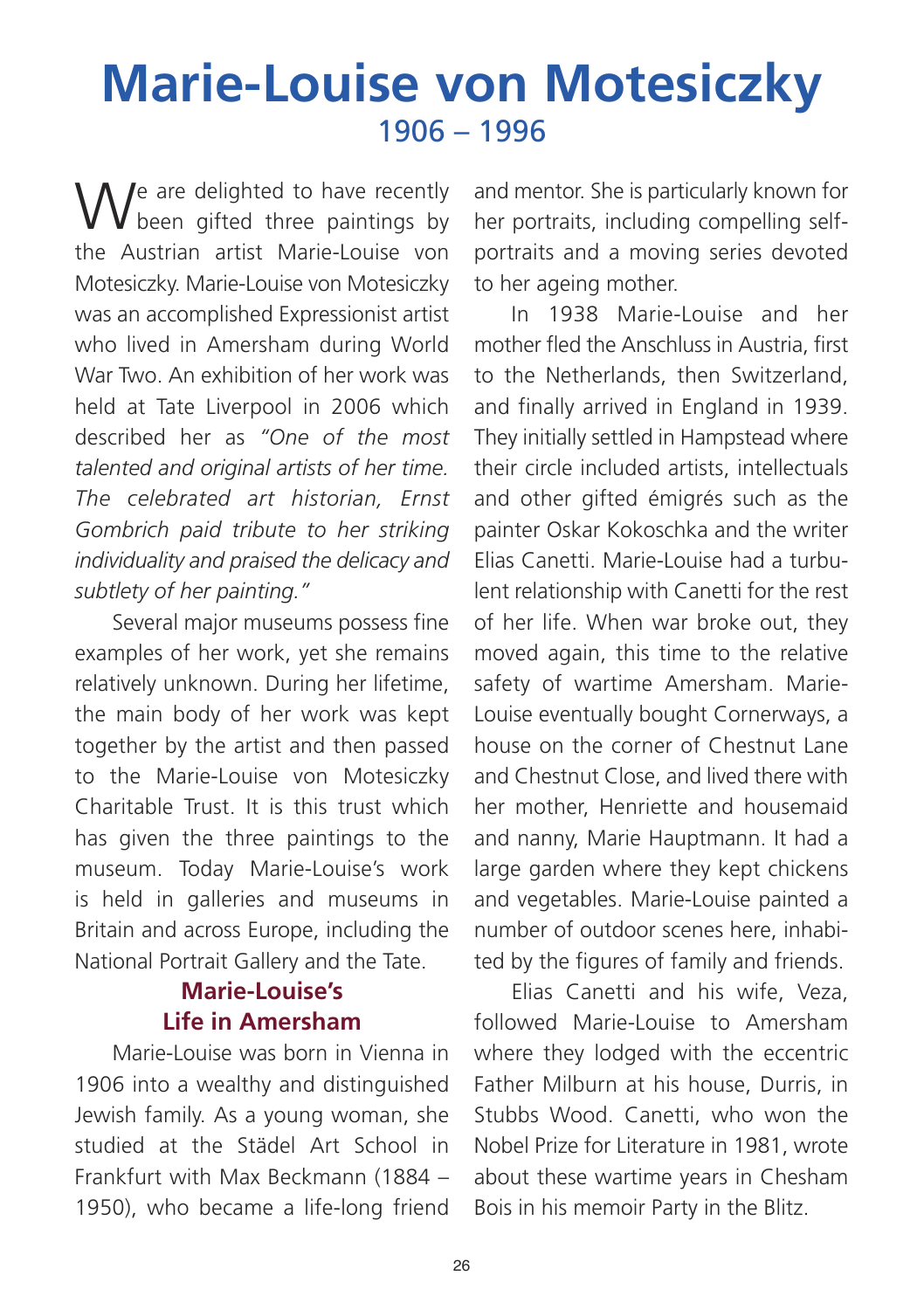After the war Marie-Louise moved back to London, where she lived until her death in 1996. Her mother carried on living in the house in Amersham with Marie-Louise visiting most weekends and continuing to paint there. Henriette was becoming increasingly frail however and in 1958 Marie-Louise bought a large house in Hampstead for them and Cornerways was sold soon after. By the time Henriette died in 1978 at the age of 96, Motesiczky had painted many haunting portraits of her, recording the ravages of old age.

#### **Marie-Louise's Portraits in Amersham Museum's Collection**

 The three portraits that we have been given were all created in Amersham. The large portrait, *'Dorothy'*, is believed to be Dorothy (nicknamed Dary), possibly a housemaid to Marie-Louise. *'Woman from Chestnut Lane*' depicts Dorothy Sladen (born 1888), Marie-Louise's next-door neighbour. **Portrait Workshops**



Dorothy was a reclusive woman who rarely left her home. Through her illness she began to paint and became closer to Marie-Louise and her mother. The third painting *'Three Heads'* is a self-portrait, and depicts Marie-Louise on a Green Line bus, which ran from London to Amersham. Marie-Louise's self portrait is in the centre, possibly with a portrait of her mother on the left and a charwoman or her aunt Ilse on the right.



### **in the Museum**

 To celebrate the arrival of the paintings the Marie-Louse von Motesiczky Charitable Trust supported the delivery of a series of workshops inspired by Marie-Louise's work. During April the museum ran six workshops, two with our after-school art club and four during the Easter holidays with families. Participants worked with artist Katy Cook to create self-portraits within a still life scene which featured a special object which they had brought in from home. The results and the feedback were fantastic. During May we will be running portraiture workshops for adults, also inspired by Marie-Louise's work.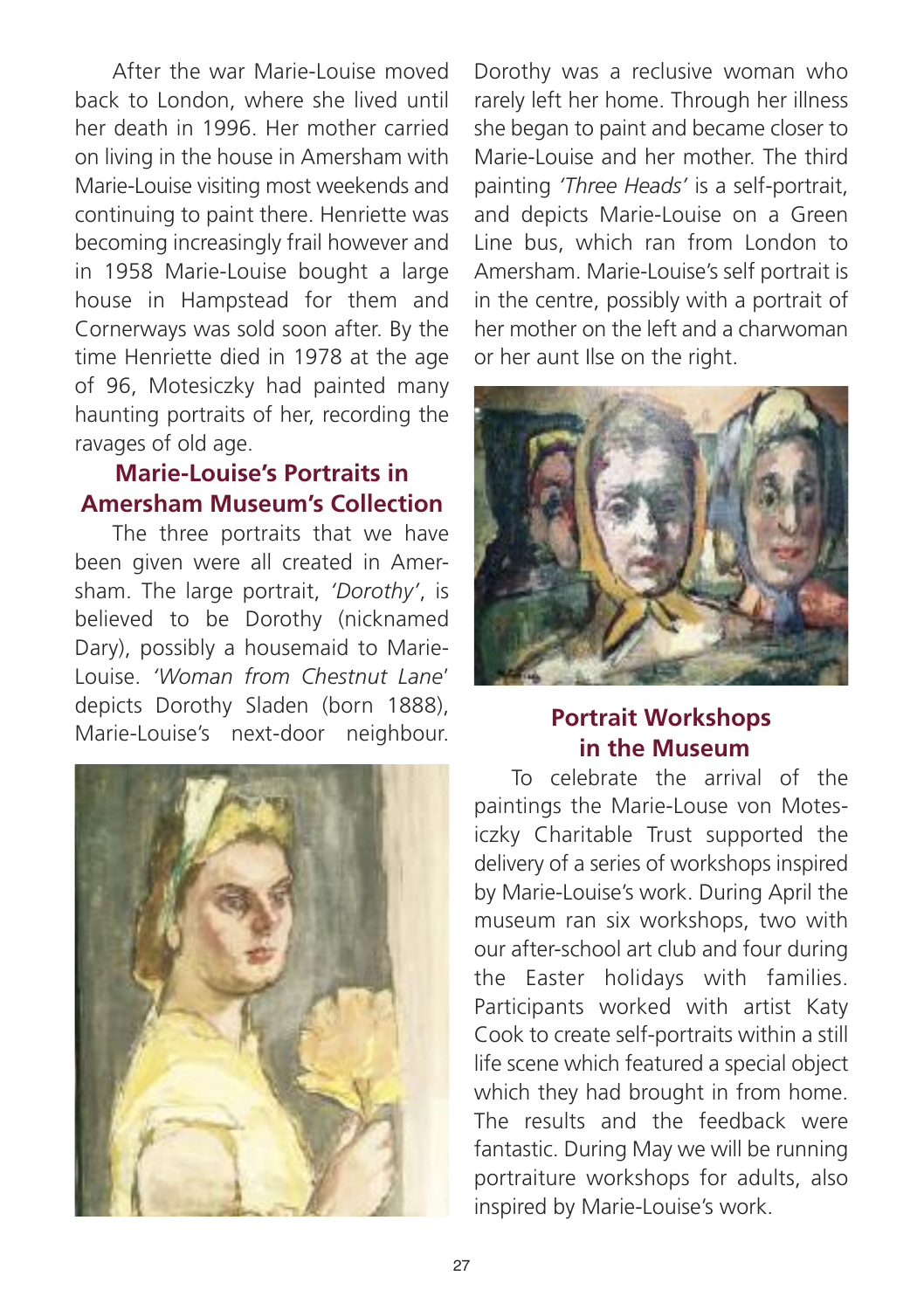### **Amersham's Women at War**



Over the winter we have been delivering our 'Amersham's Women at War' project. This has included extensive research into the lives of local women and their role in the campaign for suffrage and in WWI. We have drawn the research together

into a book, *'Women at War'* written by Alison Bailey, which will be published in May. Copies can be purchased from the museum.

 Alongside the book we have been running talks, workshops and crate events to share the stories of our fantastic local women. During the Easter holidays children created posters and t-shirts inspired by the work of suffrage artist Catherine Courtauld, who lived locally. We also ran a series of talks, including a talk by fine art curator from Bucks County Museum, Mel Czapski on local artist Claire Leighton and a talk about the women's suffrage collection at the Women's Library at LSE.

### **Coming up this Summer**

For the first time we have an artist in residence for Bucks Art Weeks in June. Catherine Bridget-Phillips will be exhibiting her ceramics in the museum, including a special series of pieces inspired by the museum's collection.

We are now working on the delivery of an exhibition series that looks at early 20th century architecture. This begins with social housing and in the autumn we will be launching an exhibition about local Arts and Crafts architecture and in Spring 2020 on Modernism. Please get in touch if you have research to share or would like to help with the project.

 Throughout the summer holidays there are arts and craft sessions every Wednesday (31st July – 28th August) inspired by our architecture programme. The sessions cost £3 per child after usual admissions.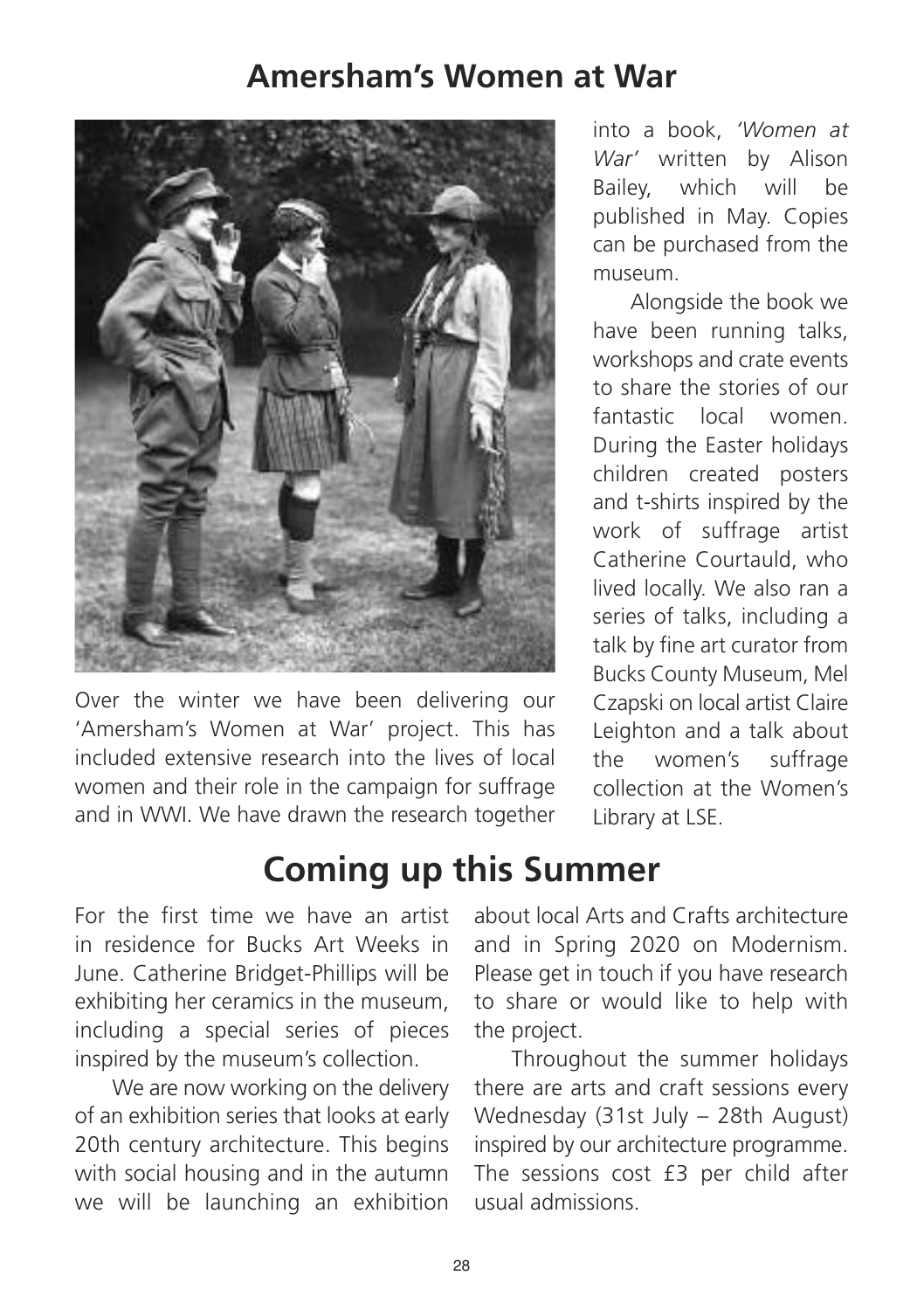### **Report on E-mail's and Addresses**

It is very helpful to the Amersham Society if we have an up-to-date e-mail address for you. We can send you reminders about planned events and changes or additions to the published programme. We can also tell you about your subscription: unpaid, under-paid or over-paid *(yes, really!)*. E-mails are usually sent about once a month. If you receive these E-alerts regularly, don't worry, we have got your e-mail address, you don't need to do anything.

 If you are double members *(two family members living at the same address)* and you each have your own e-mail address, we can send our e-mails to both addresses. This can be helpful, for example, if one of the pair becomes unable to deal with e-mails, the other will still receive copies.

 But if you don't see them regularly, there may be several reasons:

- l You haven't told us your e-mail address.
- **Provident** Your mail box is full *(you've exceeded your quota).*
- $\bullet$  It's ending up in your spam box make sure info@amersham society.org is added to your white list of safe senders or add it to your contact list.
- You've changed your e-mail address and not told us.

Your partner has died and we sent e-mails for you both to her / his e-mail address and we don't know yours.

 If you want to let us know your correct e-mail address *(or the second e-mail address for double members)* please send an e-mail to the Membership Secretary, Dr Peter Borrows at peterborrows@cantab.net.

#### **Subscriptions**

Thank you to everybody who responded to my request in the January Newsletter to pay your subscription for 2019 or to top up your subscription if you hadn't changed an old standing order. At the time of writing just 11 members have not yet paid and two more have not paid the full amount.

Please pay now – if you don't, this will be the last copy of the Newsletter that you receive. Don't make me send one last reminder. The subscription is **£11.50** or **£17** for two family members living at the same address.

 Please send cheques to the Membership Secretary:

 Dr Peter Borrows, Troye Cottage, 32 Whielden Street, Amersham Bucks, HP7 0HU.

 In cases of doubt please e-mail peterborrows@cantab.net or phone 01494 728422.